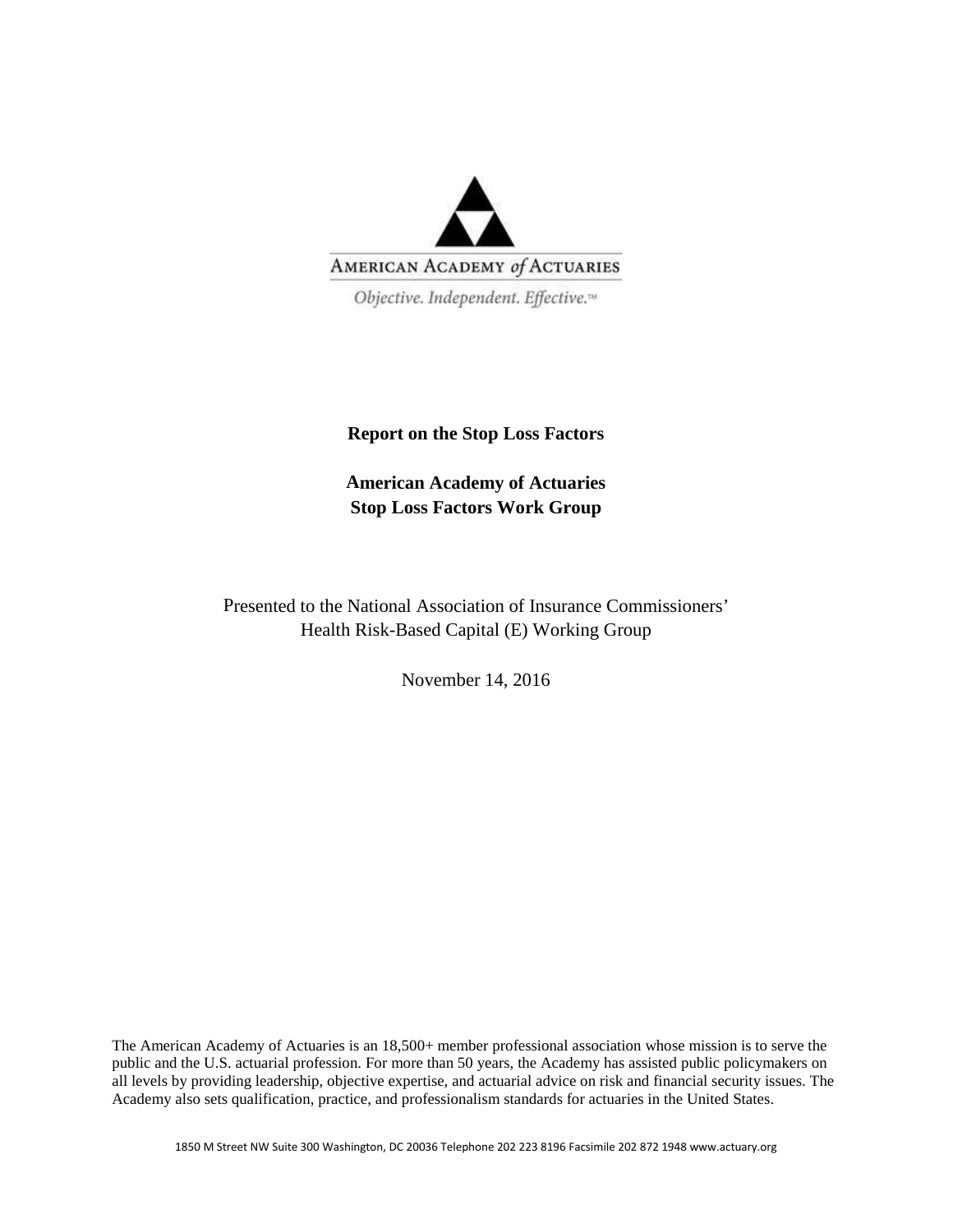**Stop Loss Factors Work Group**

Chairperson: David Olsho, MAAA, FSA

Devin Dixon, MAAA, ASA Thomas Doran, MAAA, FSA Jeremy Freestone, MAAA, FSA James Gutterman, MAAA, FSA Annette James, MAAA, FSA, FCA, EA John Mange, MAAA, FSA

Jack Oldenburg, MAAA, FSA Shaun Peterson, MAAA, FSA John Price, MAAA, FCA Bernard Rabinowitz, MAAA, FSA, FIA, FCIA, CERA David Stefanski, MAAA, FSA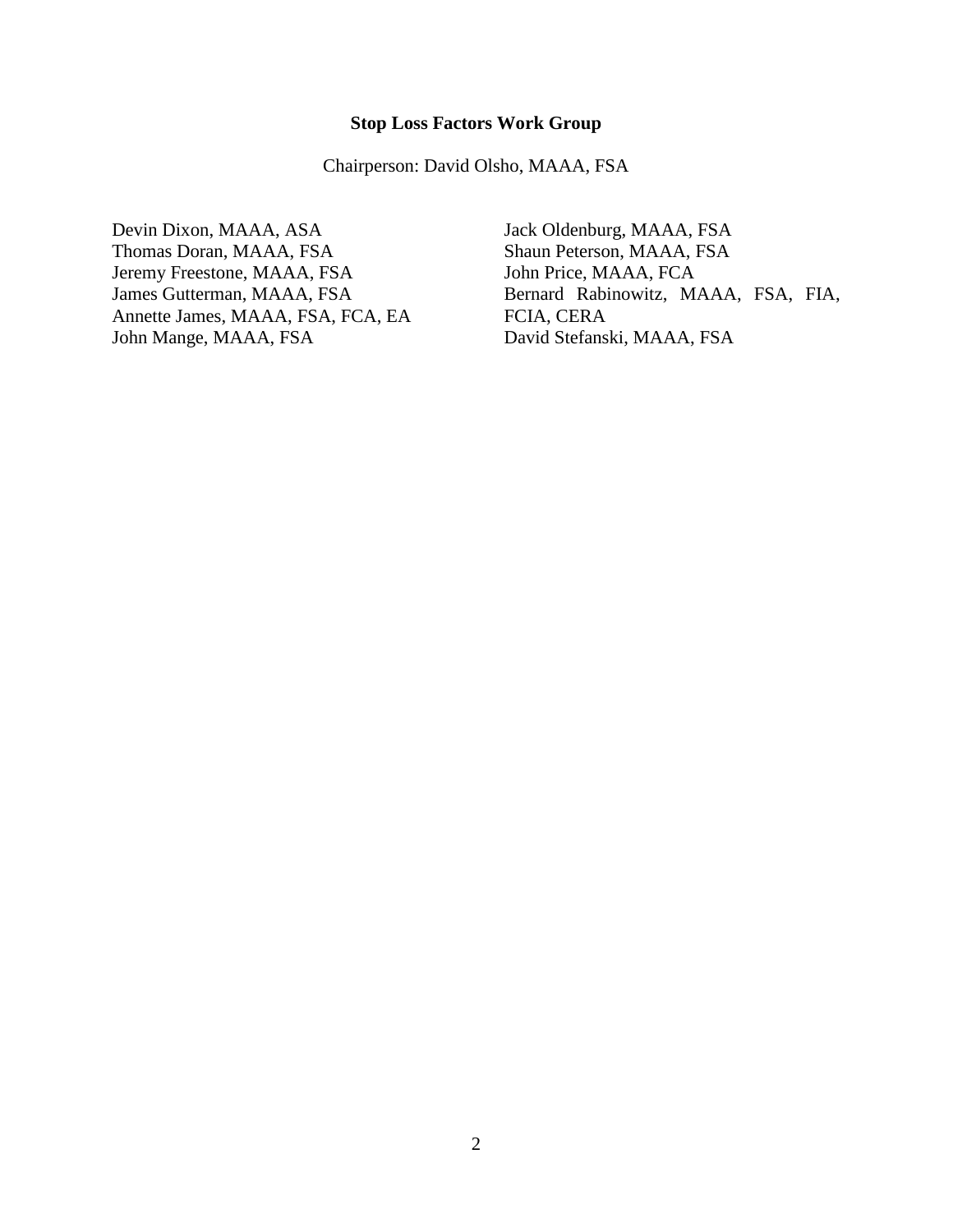In 2009, the National Association of Insurance Commissioners (NAIC) requested that the American Academy of Actuaries (Academy) review the Risk-Based Capital (RBC) formulas currently used for medical excess of loss business and recommend one formula for all carriers writing this business using data from the Society of Actuaries (SOA). As a result, the Academy's Stop Loss Work Group (work group) developed this report.

## Data Collection

In November 2009, the Academy and SOA sent out a letter requesting stop loss data for medical self-funded stop loss (specific and aggregate), medical portfolio excess, HMO reinsurance, and provider excess coverage. A copy of the data request letter and the data request survey (worksheet) are shown in Appendix 1. To encourage data contribution by keeping individual company data confidential, the process of data collection, aggregation, and analysis was handled by SOA staff and only the aggregated blinded results were given to the work group. Data were collected by the SOA for policy years 1998 to 2008.

The Academy work group provided the blinded data to Joseph Marker, an instructor at the University of Michigan, and worked with him to analyze the de-identified data while maintaining the data contributors' confidentiality.

## Data Analysis

Marker summarized the carriers' data and submitted preliminary summarized data to the work group in July 2010, which reviewed those data. Because the data were limited for medical portfolio excess, HMO reinsurance, and provider excess coverage data, the work group recommended that Marker include only the self-funded stop loss data for his final analysis.

Marker sent final summarized data in November 2010. These stop loss data were collected from 20 companies over 11 years. Of those 20 companies, 17 produced usable data, with 146 company years (CYs) of data. (The three excluded companies included one company that provided only one year of data.) These data are shown on the second page Appendix 2.

Marker, with one of his students, further analyzed the data and produced a final report dated April 29, 2015. That report is shown as Appendix 3.

## Marker Report Highlights

For the purpose of RBC analysis, it was determined that an adverse result was when the combined ratio exceeded 100%, that is, the stop loss block had an actual loss. (The calculation was Reported Claims + Target Expenses > Reported Premium.) Under this condition, there were 31 CYs out of 146 CYs of adverse results, 21.2% of total CYs, with losses ranging from 0.1% to 118.8% of reported premium. Of those 31 CYs, only 4 CYs (2.7% of total) had a loss exceeding 25%. This cutoff was selected because the current stop loss RBC factor is 25% of premium.

It should be noted that one 11-year data contributor had no more than \$36,090 premium in any one year and had three of the four CYs with losses exceeding 25%. Excluding that one company would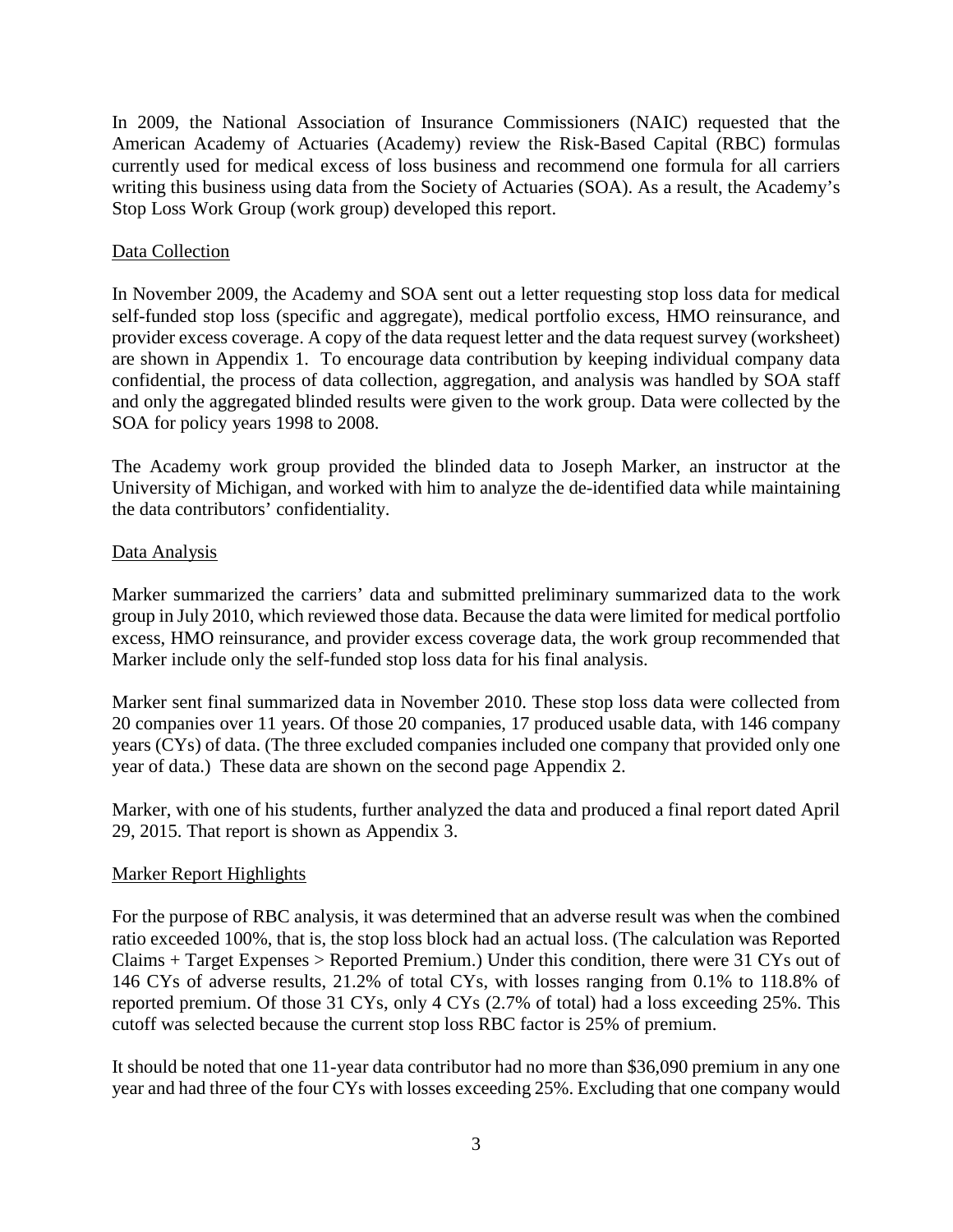change the results in the above paragraph to 26 CYs of adverse results out of 135 total CYs, 19.3% of total. There was one CY (0.7%) with about \$66 million in premium and a 27.4% loss. The table below summarizes the above results.

|                     |            | <b>Self-Funded Stop Loss Adverse Results</b> |       |                      |
|---------------------|------------|----------------------------------------------|-------|----------------------|
|                     |            |                                              |       |                      |
|                     |            | Companies                                    |       |                      |
|                     | Adverse    | with                                         |       | Adverse              |
|                     | Results    | Adverse                                      | Total | Results              |
|                     | Definition | Results                                      |       | Companies Percentage |
| All Companies       | Loss > 0%  | 31                                           | 146   | 21.2%                |
|                     | Loss > 25% | 4                                            | 146   | 2.7%                 |
|                     |            |                                              |       |                      |
| Companies with >    |            |                                              |       |                      |
| \$1,000,000 Premium | Loss > 0%  | 26                                           | 135   | 19.3%                |
|                     | Loss > 25% | 1                                            | 135   | 0.7%                 |

An alternate definition was also considered, defined as a CY when the company made less than target profit (or had a loss). This produced 62 CYs of adverse results (42.5%). This alternate definition was not used because RBC is meant to protect the companies' insureds, not the shareholders.

An additional highlight of Marker's report is that the smaller the block, the more variable the block, as shown below:

## Linear Regression Standard Deviation of Loss Ratio as a Function of Premium



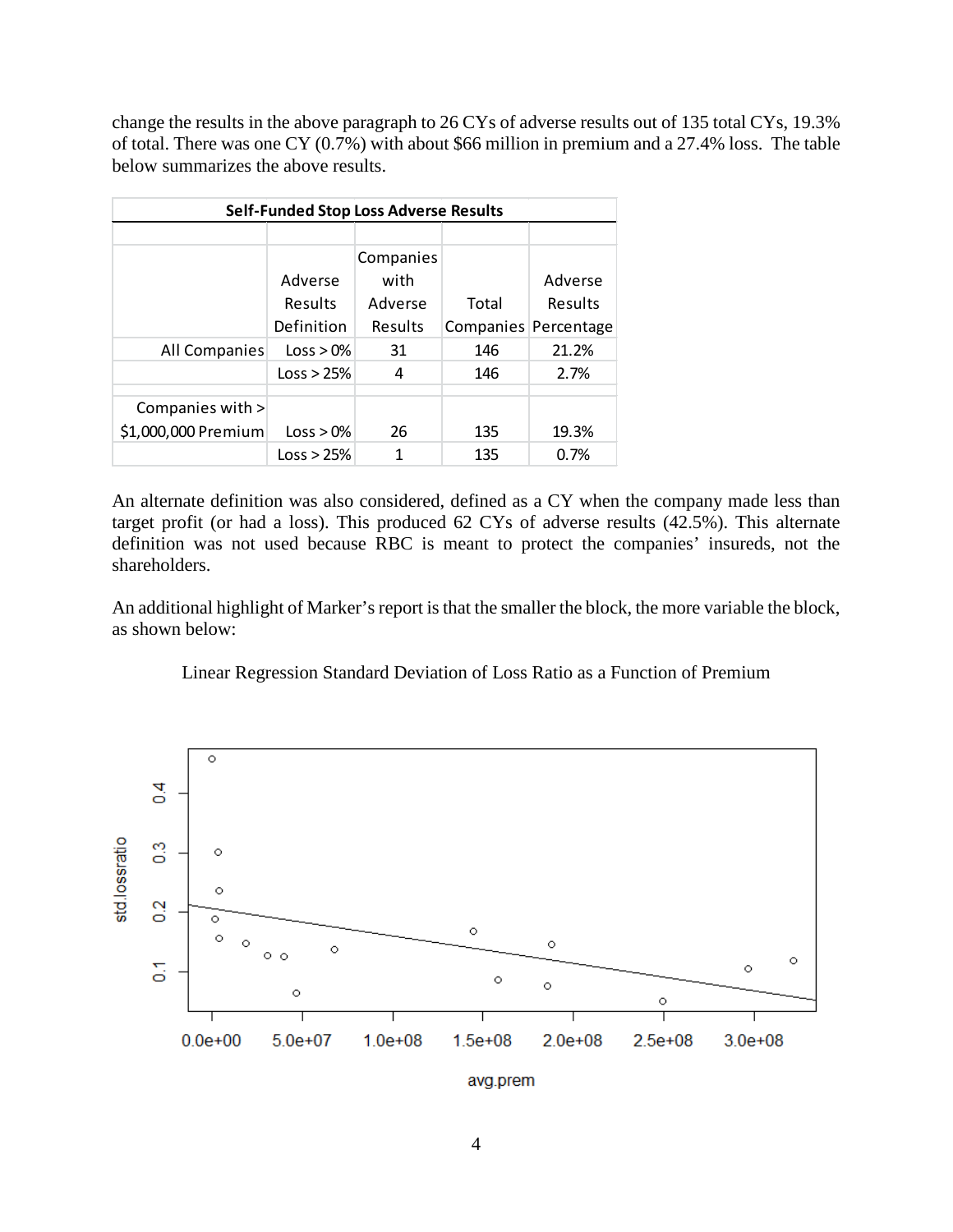This result suggests that it may be reasonable to have a tiered factor, similar to the comprehensive medical, Medicare Supplement, and dental lines of business.

The work group also has some comments on portions of Marker's report, as follows:

- On page 10, section 6.2, which is a discussion of Model 2, Revised, the report states that the dependent variable is the standard deviation of the loss ratio. The work group believes that the dependent variable is something related to an adverse result rather than the standard deviation of the loss ratio.
- On page 14, there are a couple of references to the "mediums" of the loss ratios. We believe it should be the "medians" of the loss ratios.
- On page 15, there are several references to "turning point." As discussed below, we generally refer to this as a "break point."

## Possible RBC Factors

As stated above, the current RBC factor is 25% of premium. This is higher than all but 4 CY out of 146 CY losses (and all but 1 CY of 135 CYs with premium greater than \$1 million). Also produced was an Excel spreadsheet that allowed the work group to model various tiered RBC factors and determine the number of adverse results. A portion of the results section of that spreadsheet is shown below. The column definitions and example of table lines are:

Turning Point (or break point): The premium amount up to which the x% possible RBC factor is applied, and above which the y% RBC factor is applied.

x%, y%: possible RBC factors, as a percentage of premium, below and above the turning (break) point.

Number of Adverse Results in Excess of RBC Factor Calculation: The number of years the adverse results are higher than the calculation using the turning point, x%, and y% shown.

For example, the line reading \$10,000,000/30/10/5 means that there would be 5 adverse CY results with a factor of 30% of the first \$10 million and 10% of the excess of annualized premium.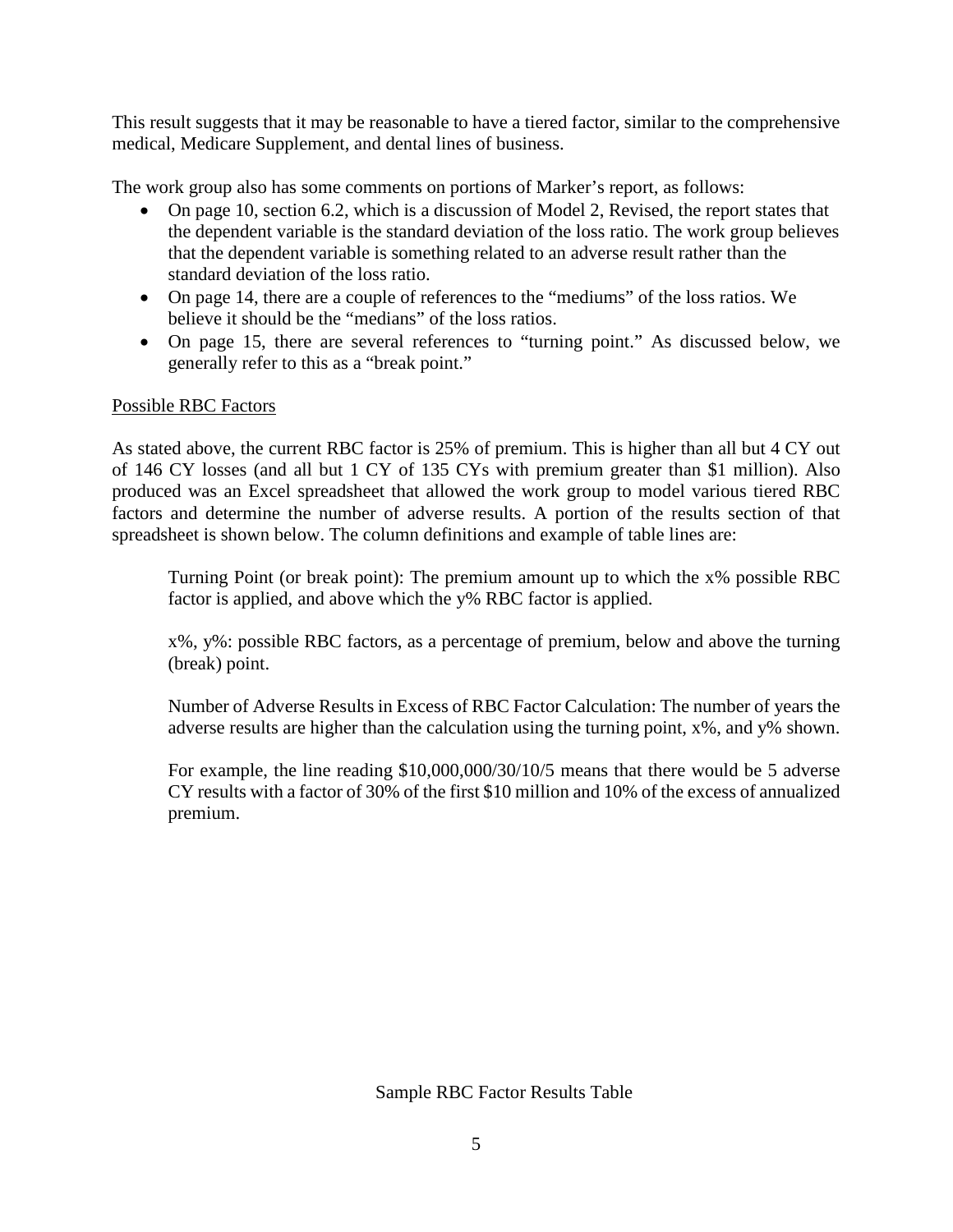|               |       |             | Number of Adverse Results     |               |    |             | Number of Adverse Results     |
|---------------|-------|-------------|-------------------------------|---------------|----|-------------|-------------------------------|
|               |       |             | in Excess of                  |               |    |             | in Excess of                  |
| Turning Point | $x\%$ | у%          | <b>RBC Factor Calculation</b> | Turning Point | x% | у%          | <b>RBC Factor Calculation</b> |
| \$10,000,000  | 20    | 0           | 19                            | \$50,000,000  | 20 | 0           | 10                            |
| \$10,000,000  | 20    | 5           | 11                            | \$50,000,000  | 20 | 5           | 8                             |
| \$10,000,000  | 20    | 10          | 9                             | \$50,000,000  | 20 | 10          | 6                             |
| \$10,000,000  | 25    | 0           | 16                            | \$50,000,000  | 25 | 0           | 10 <sup>1</sup>               |
| \$10,000,000  | 25    | 5           | 11                            | \$50,000,000  | 25 | 5           |                               |
| \$10,000,000  | 25    | 10          | 6                             | \$50,000,000  | 25 | 10          | 5                             |
| \$10,000,000  | 30    | $\mathbf 0$ | 15 <sup>1</sup>               | \$50,000,000  | 30 | $\mathbf 0$ | 7                             |
| \$10,000,000  | 30    | 5           | 10 <sup>1</sup>               | \$50,000,000  | 30 | 5           | 5                             |
| \$10,000,000  | 30    | 10          | 5                             | \$50,000,000  | 30 | 10          | 4                             |
| \$100,000,000 | 20    | 0           |                               | \$150,000,000 | 20 | 0           | 4                             |
| \$100,000,000 | 20    | 5           |                               | \$150,000,000 | 20 | 5           | 4                             |
| \$100,000,000 | 20    | 10          | 5                             | \$150,000,000 | 20 | 10          | 4                             |
| \$100,000,000 | 25    | 0           |                               | \$150,000,000 | 25 | 0           | 4                             |
| \$100,000,000 | 25    | 5           |                               | \$150,000,000 | 25 | 5           | 4                             |
| \$100,000,000 | 25    | 10          |                               | \$150,000,000 | 25 | 10          | 4                             |
| \$100,000,000 | 30    | $\mathbf 0$ |                               | \$150,000,000 | 30 | $\mathbf 0$ | $\mathbf{2}$                  |
| \$100,000,000 | 30    | 5           |                               | \$150,000,000 | 30 | 5           | $\mathbf{2}$                  |
| \$100,000,000 | 30    | 10          |                               | 25150,000,000 | 30 | 10          | $\overline{2}$                |

There is also an interactive portion of the spreadsheet, which can produce alternative results. For example, using:

- $$25,000,000/30\%/15\%$ , you get 4 adverse results
- \$25,000,000/30%/20%, you get 3 adverse results
- $$25,000,000/30\%/30\%$ , you get 2 adverse results

Note in all cases, 2 of the adverse results in excess are CYs with premiums under \$11,000.

## Limitations of the Work Group Report

We believe there are several issues the NAIC should consider when reviewing the Work Group report.

The graph below shows data contributors (blinded), including three companies not included in the results discussed above. There are more contributors in the later years than in the earlier years. This could be the result of companies that wrote stop loss at the beginning of the study period experiencing higher-than-expected loss ratios and dropping out of the market (i.e., "survivorship bias"). If that is the case, the contributing companies may have better experience, on average, than other companies in the stop loss market. It is also possible that companies with below average results did not contribute data. We included all usable data from the contributing companies and did not exclude data from companies that exited the stop loss market before the end of the data collection period, which may mitigate some of the possible survivorship bias in the data.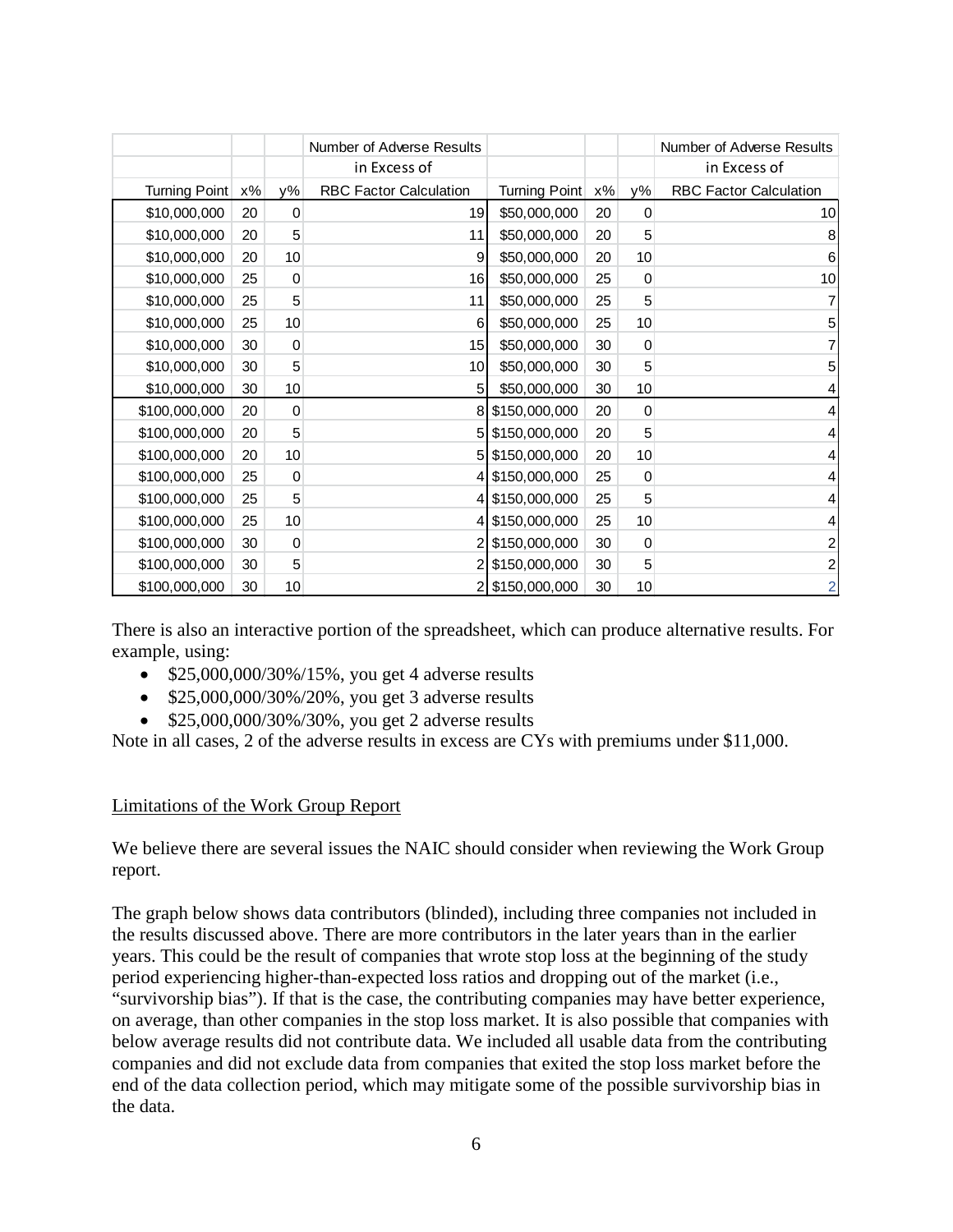

Another issue to consider is the effect of the Affordable Care Act (ACA). All data from this study are from when \$1 million lifetime maximums were predominant. The ACA has eliminated lifetime and annual maximums, so very high claims are not included in this study. This may cause more variable results.

Also, possibly as the result of the ACA, there has been a relatively large growth in small group stop loss. Therefore, current companies may have a larger proportion of smaller groups' premium and claims, relative to the contributed data. While smaller groups individually have more variable results, when combined with other groups in a company's block of stop loss, we believe that total premium volume remains predictive of the variability of a company's overall results.

## Recommended RBC Factors

The members of the work group considered options such as Monte Carlo analyses and Risk of Ruin calculations. We believe that we did not have enough data to build an appropriate models, given the limited number of contributors and CYs of data. We were concerned that any model built would imply a higher level of credibility than was warranted by the data. We therefore chose to select a break point and percentage of premium factors using the Excel spreadsheet provided with the Marker report that allowed the work group to model various tiered RBC factors and break points and examine the results.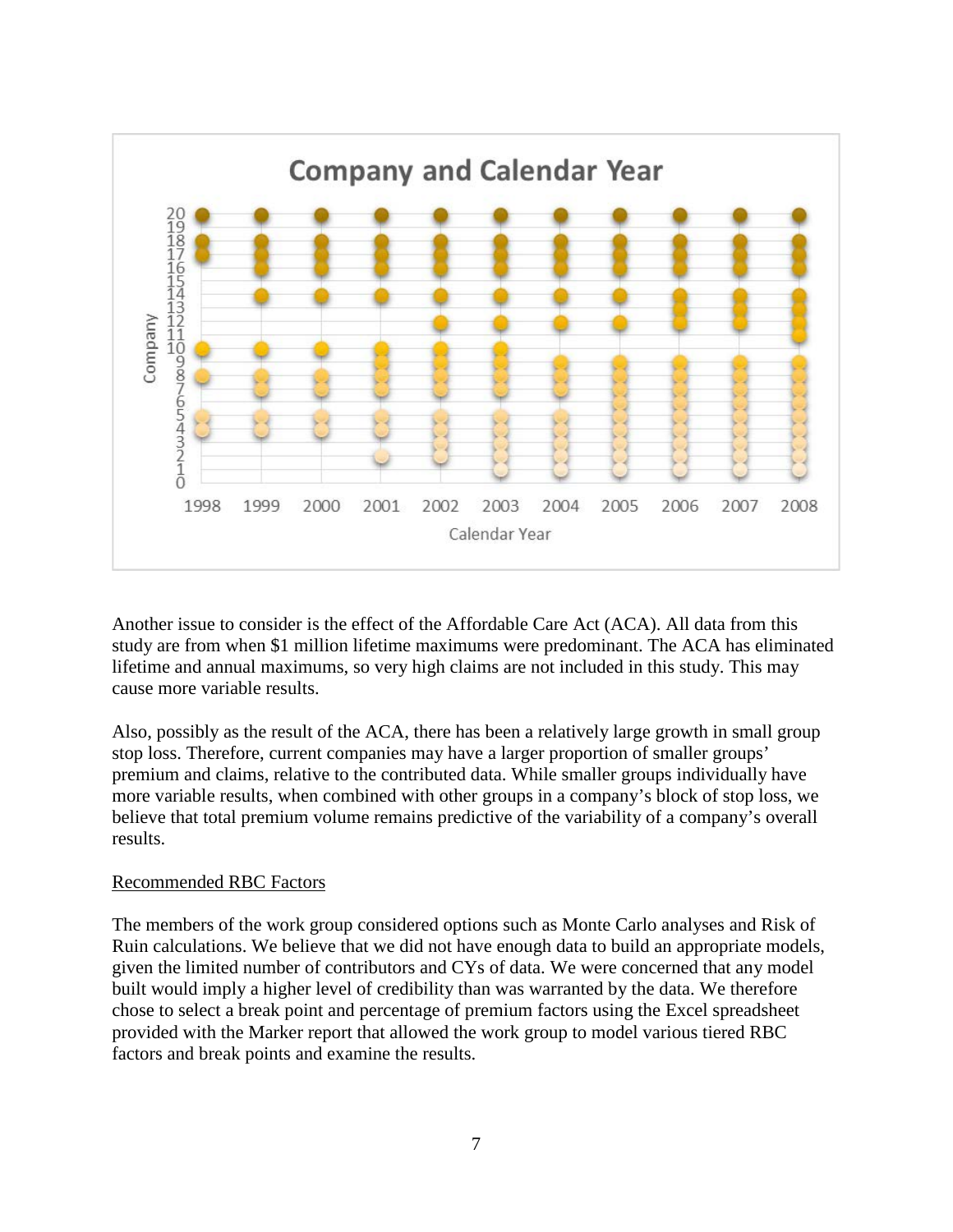Before the consideration of the ACA, the consensus of the work group was that factors of 30%/20% with a break point of \$25,000,000 would be reasonable. At that level, there are 3 CYs of adverse results, two of which are for CYs less than \$11,000 and one of which is for a CY of \$66.3 million. These factors would result in

- A 5% increase in the Stop Loss RBC requirement for companies with up to \$25,000,000 in annual premium,
- A smaller increase for companies with up to \$50,000,000 in annual premium, and
- A decrease for companies with over \$50,000,000 in premium (e.g., the weighted factor at \$100,000,000 would be 22.5%).

To account for the added volatility due to the ACA, we believe an increase of both factors by 5% would be appropriate. Therefore, the work group's final recommended factors are 35%/25%, with a break point of \$25,000,000. These factors would increase the Stop Loss RBC requirement by 10% of the first \$25,000,000 in annual premium.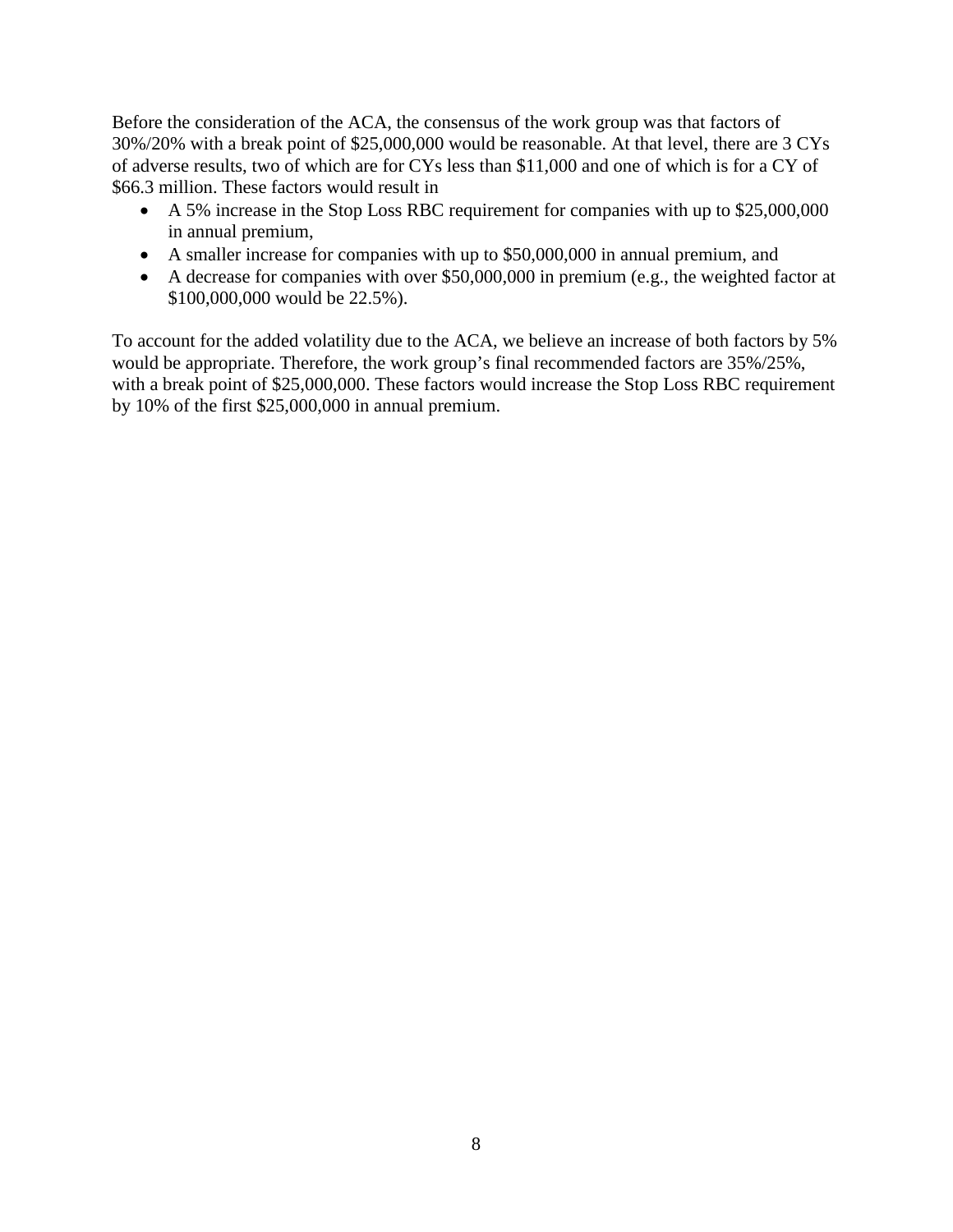



SOCIETY OF ACTUARIES

November xx, 2009

Stop-Loss Data Contributing Companies:

The National Association of Insurance Commissioners (NAIC) has requested that the American Academy of Actuaries<sup>1</sup> review the Risk-Based Capital (RBC) formulas currently used for medical excess of loss business and recommend one formula for all carriers (HMOs, Blues plans, A&H insurers, P&C insurers) writing this business. As a result, the Academy established the Stop-Loss Work Group (Work Group), and is partnering with the Society of Actuaries<sup>2</sup> (SOA) in response to this request.

To accomplish its charge, the Work Group is conducting a study of financial data from insurance and reinsurance companies offering stop loss insurance, including self-funded stop loss (specific and aggregate), medical (portfolio) excess, HMO reinsurance and provider excess coverage. The Work Group is working with the SOA to contact companies and collect applicable data for this study. The process of collection, analysis, and aggregation of the data will be handled by SOA staff. All data submissions will be kept confidential. Society of Actuaries staff will process the responses and release only aggregated results. No individual company data will be published. Where comparative results are presented, no companies will be identified. The Work Group will then use this aggregated data to develop a proposed formula for consideration by the NAIC. Keys to the success of this effort will include obtaining a critical mass of experience from insurance companies and reinsurers for each of the stop loss product lines.

The goal of the Work Group regarding the proposed Stop-Loss RBC formula is that the formula be:

- Reasonable, relative to other products;
- Theoretically sound;
- Relatively simple;
- Consistent for Life/Health carriers, Health Organizations, and Property/Casualty carriers; and
- Applicable to a number of products (specific and aggregate stop loss, HMO reinsurance, provider excess, carrier medical excess reinsurance).

 $<sup>1</sup>$  The American Academy of Actuaries is a 16,000-member professional association whose mission is to serve the public on behalf of</sup> the U.S. actuarial profession. The Academy assists public policymakers on all levels by providing leadership, objective expertise, and actuarial advice on risk and financial security issues. The Academy also sets qualification, practice, and professionalism standards for actuaries in the United States.

 $2$  The Society of Actuaries is a 20,000-member non-profit educational, research, and professional organization dedicated to serving the public and the actuarial profession.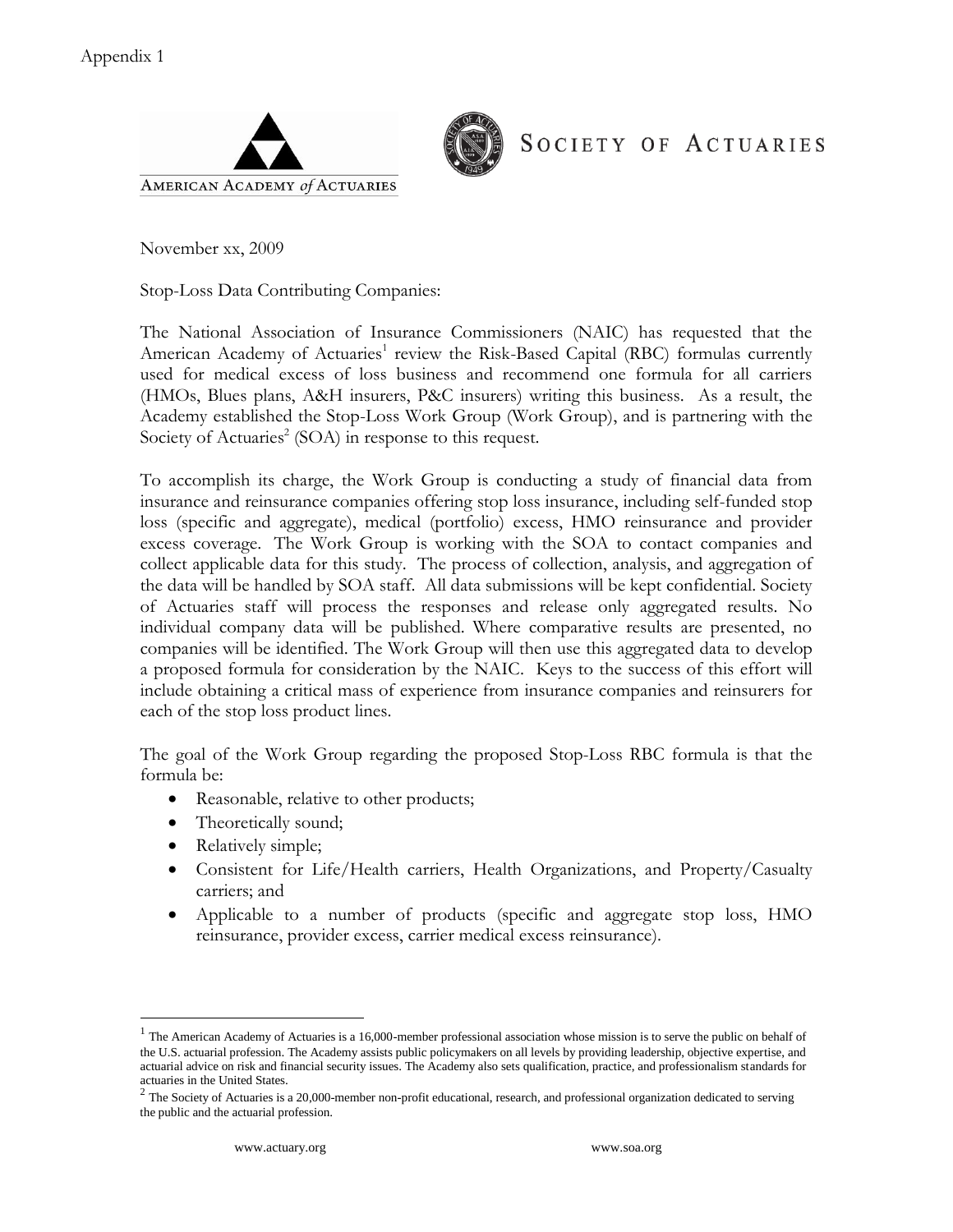To support this effort, we will need the following experience information on your medical excess of loss business from 1998 to 2008:

- Product Type
- Calendar Year
- Total Gross Premium
- Total Incurred Claims
- Gross Loss Ratio
- Expected Loss Ratio
- Target Profit Margin

In order to normalize the data among companies, we are also requesting your expected loss ratio and target profit margins. If you feel these measures have changed significantly for your company over the data request period, please note that in your response. If not, you do not need to include figures for all years.

An electronic version of this request will be emailed to you and include a formatted Excel workbook as an attachment. Please submit your company's experience by completing the blue cells in the workbook and sending it to Barbara Scott at  $\frac{bscott(a)$ soa.org. We ask that you provide your experience data no later than November 20, 2009. If for any reason you do not receive an electronic copy of this data request, please contact Ms. Scott, at 847-706- 3592, as soon as possible.

As stated above, the Work Group will be looking at aggregated data compiled by the SOA. Please do not send any information which would be of a business proprietary or confidential financial data to the Academy of Actuaries or to the Work Group members..

We thank you in advance for your help with this important project.

Sincerely,

Eric Smithback Chair, Stop-Loss Work Group American Academy of Actuaries

Steven C. Siegel Research Actuary Society of Actuaries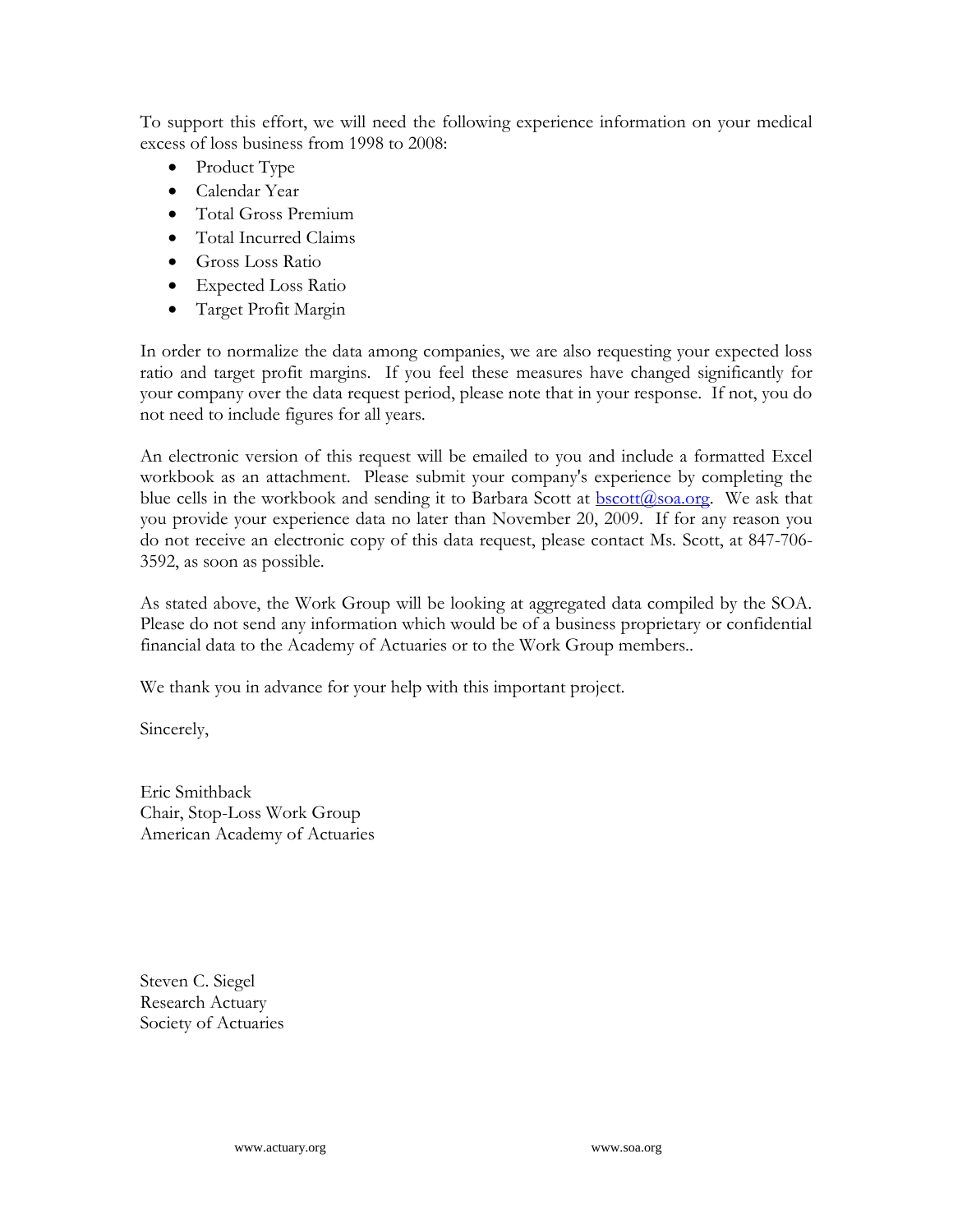## **Experience Data Request Instructions**

## **Product Type**

Please submit experience for your company for all of the following products. We request that you submit the experience separately on the tabs provided for each product. Please use the following product

Specific SL = Specific stop loss (including aggregating specific) Aggregate SL = Aggregate stop loss HMO Re = specific reinsurance of an HMO's commercial, Medicare, Medicaid or Point of Service PXS = specific excess written on Providers including IPAs, hospitals, clinics

MXS = specific reinsurance of an insurance company's medical business (first dollar or self-insured)

## **Please do not include quota share or excess reinsurance written on Stop Loss business.**

## **Calendar Year**

Please submit experience information for each calendar year from 1998 to 2008. We request that you submit the experience separately for each calendar year.

## **Total Gross Premium**

This is the gross premium revenue, before ceded reinsurance and including commissions.

## **Total Incurred Claims:**

This is the gross incurred claims result, before ceded reinsurance. It is the sum of paid claims, change in reported claims reserves and change in IBNR (incurred but not reported reserves) for each Product Type

Please report the data as reported in your annual statement and do not adjust for any anomalies in the

## **Gross Loss Ratio**

This is equal to Incurred Claims / Gross Premium. This will calculate automatically.

## **Expected Loss Ratio**

This is equal to your current pricing target loss ratio for each Product Type listed. This will be used to normalize your experience results with other carriers' results. You only need to provide this for the most recent year unless your target loss ratio has changed significantly over the experience period.

## **Target Profit Margin**

This is equal to your current target profit margin for each Product Type listed, and will also be used to normalize your results with those from other carriers. We are defining Profit Margin to be: 100% less Expected Loss Ratio less Operating Expense Ratio. Again, you only need to provide this for the most recent year unless it has changed significantly over the course of the experience period.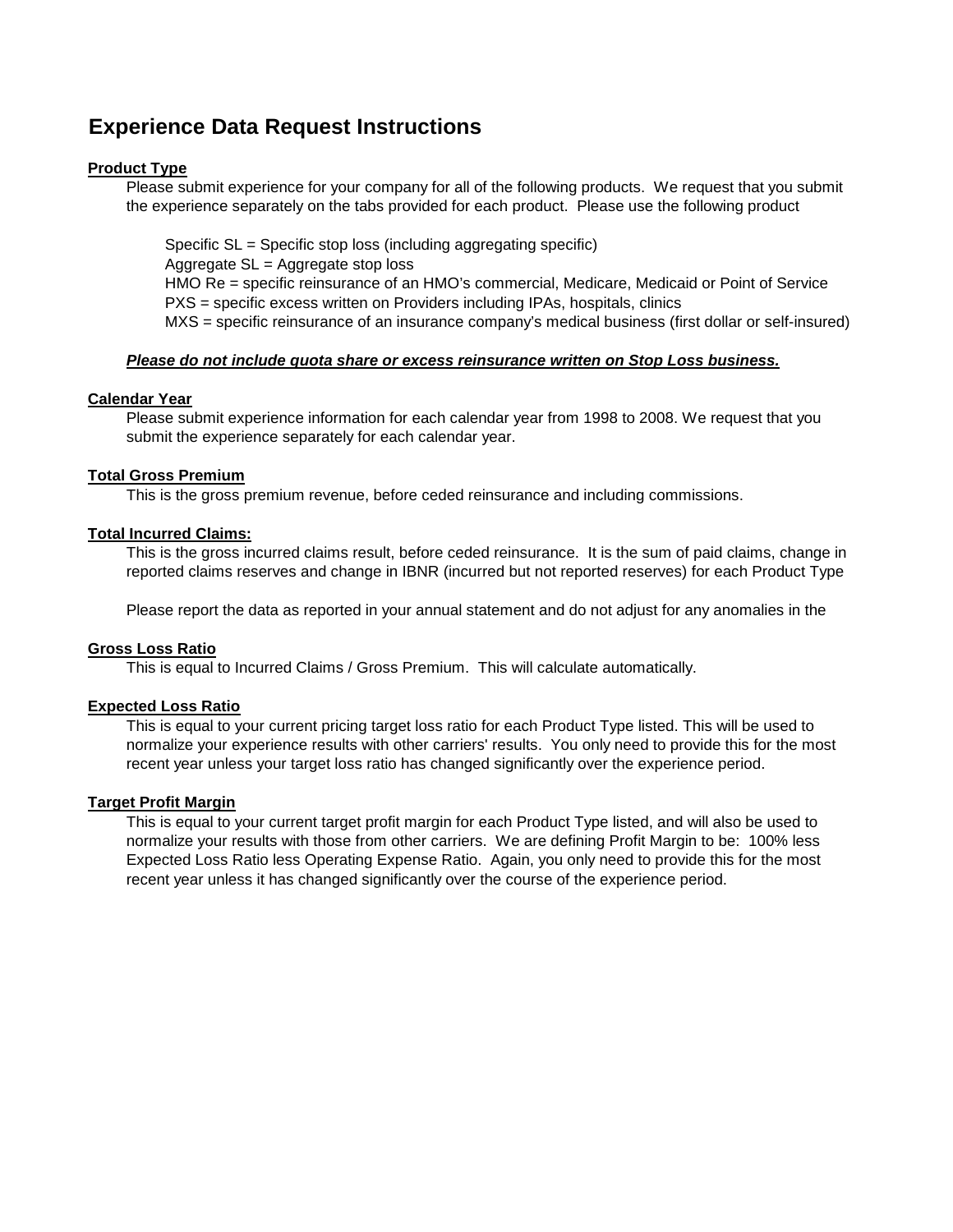Specific SL

## **Due Date to SOA- 11/20/09**

## **Company Name**

#### **Product TypeSpecific Stop Loss (including aggregating specific)**

| Calendar Year                                             | 1998         | 1999         | #N/A         | #N/A         | #N/A         | #N/A         | #N/A         | #N/A         | #N/A         | #N/A | #N/A |
|-----------------------------------------------------------|--------------|--------------|--------------|--------------|--------------|--------------|--------------|--------------|--------------|------|------|
| <b>Total Gross Premium</b>                                |              |              |              |              |              |              |              |              |              |      |      |
| <b>Total Incurred Claims</b>                              |              |              |              |              |              |              |              |              |              |      | xι   |
| Gross Loss Ratio                                          | #VALUE!      | #N/A         | #N/A         | #N/A         | #N/A         | #N/A         | #N/A         | #N/A         | #N/A         | #N/A | #N/A |
| <b>Expected Loss Ratio</b><br><b>Target Profit Margin</b> | #N/A<br>#N/A | #N/A<br>#N/A | #N/A<br>#N/A | #N/A<br>#N/A | #N/A<br>#N/A | #N/A<br>#N/A | #N/A<br>#N/A | #N/A<br>#N/A | #N/A<br>#N/A | #N/A |      |

Note -

1) Enter the Expected Loss Ratio and Target Profit Margin in the 2008 year. They will be carried into earlier years.

2) If the Expected Loss Ratio or Target Profit Margin changed significantly and one value is not appropriate for the entire study period, enter the updated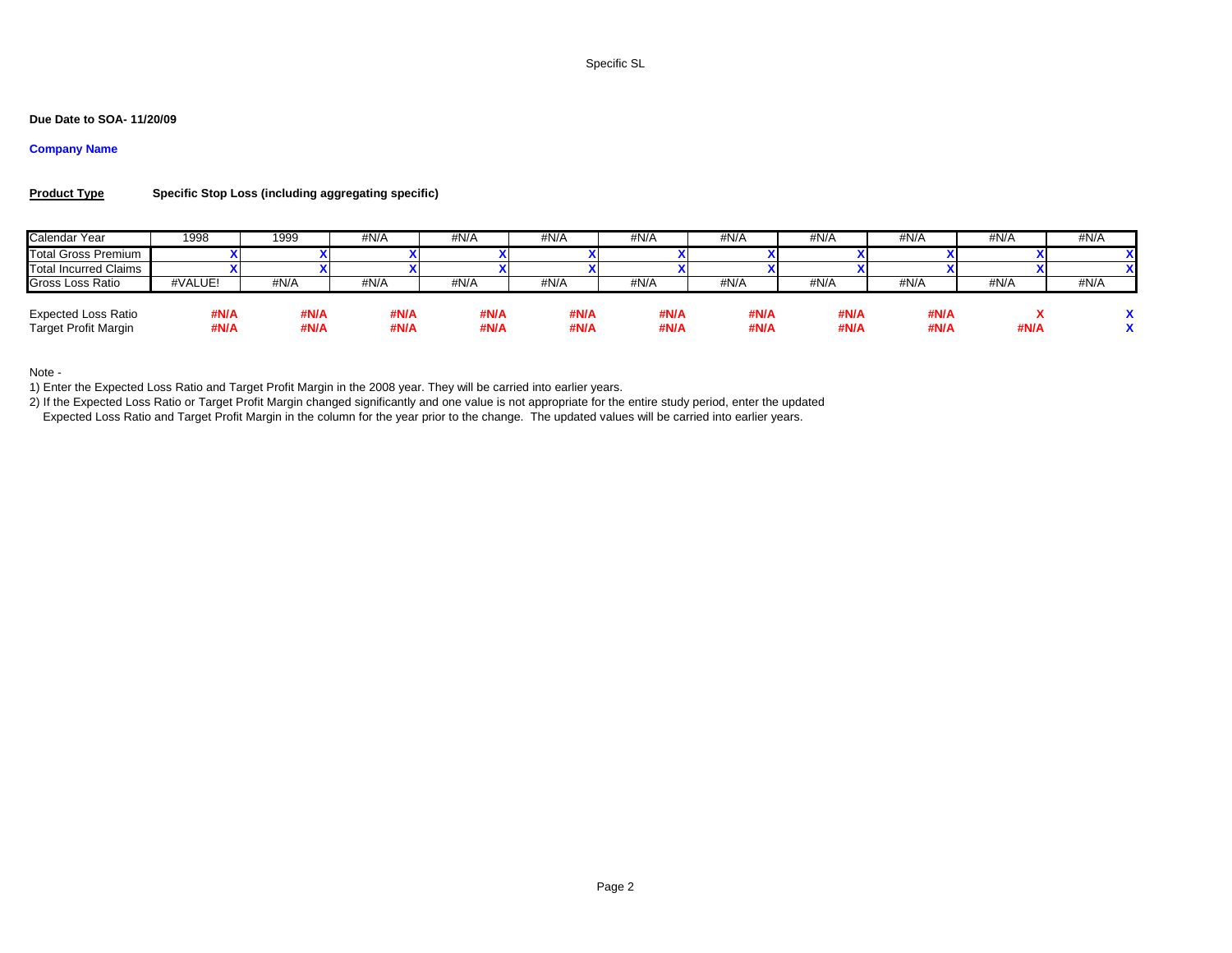## Aggregate SL

#### **Product TypeAggregate Stop Loss**

| Calendar Year                                             | 1998         | 1999         | #N/A         | #N/A         | #N/A         | #N/A         | #N/A         | #N/A         | #N/A         | #N/A | #N/A |
|-----------------------------------------------------------|--------------|--------------|--------------|--------------|--------------|--------------|--------------|--------------|--------------|------|------|
| Total Gross Premium                                       |              |              |              |              |              |              |              |              |              |      |      |
| Total Incurred Claims                                     |              |              |              |              |              |              |              |              |              |      |      |
| Gross Loss Ratio                                          | #VALUE!      | #N/A         | #N/A         | #N/A         | #N/A         | #N/A         | #N/A         | #N/A         | #N/A         | #N/A | #N/A |
| <b>Expected Loss Ratio</b><br><b>Target Profit Margin</b> | #N/A<br>#N/A | #N/A<br>#N/A | #N/A<br>#N/A | #N/A<br>#N/A | #N/A<br>#N/A | #N/A<br>#N/A | #N/A<br>#N/A | #N/A<br>#N/A | #N/A<br>#N/A | #N/A |      |

Note -

1) Enter the Expected Loss Ratio and Target Profit Margin in the 2008 year. They will be carried into earlier years.

2) If the Expected Loss Ratio or Target Profit Margin changed significantly and one value is not appropriate for the entire study period, enter the updated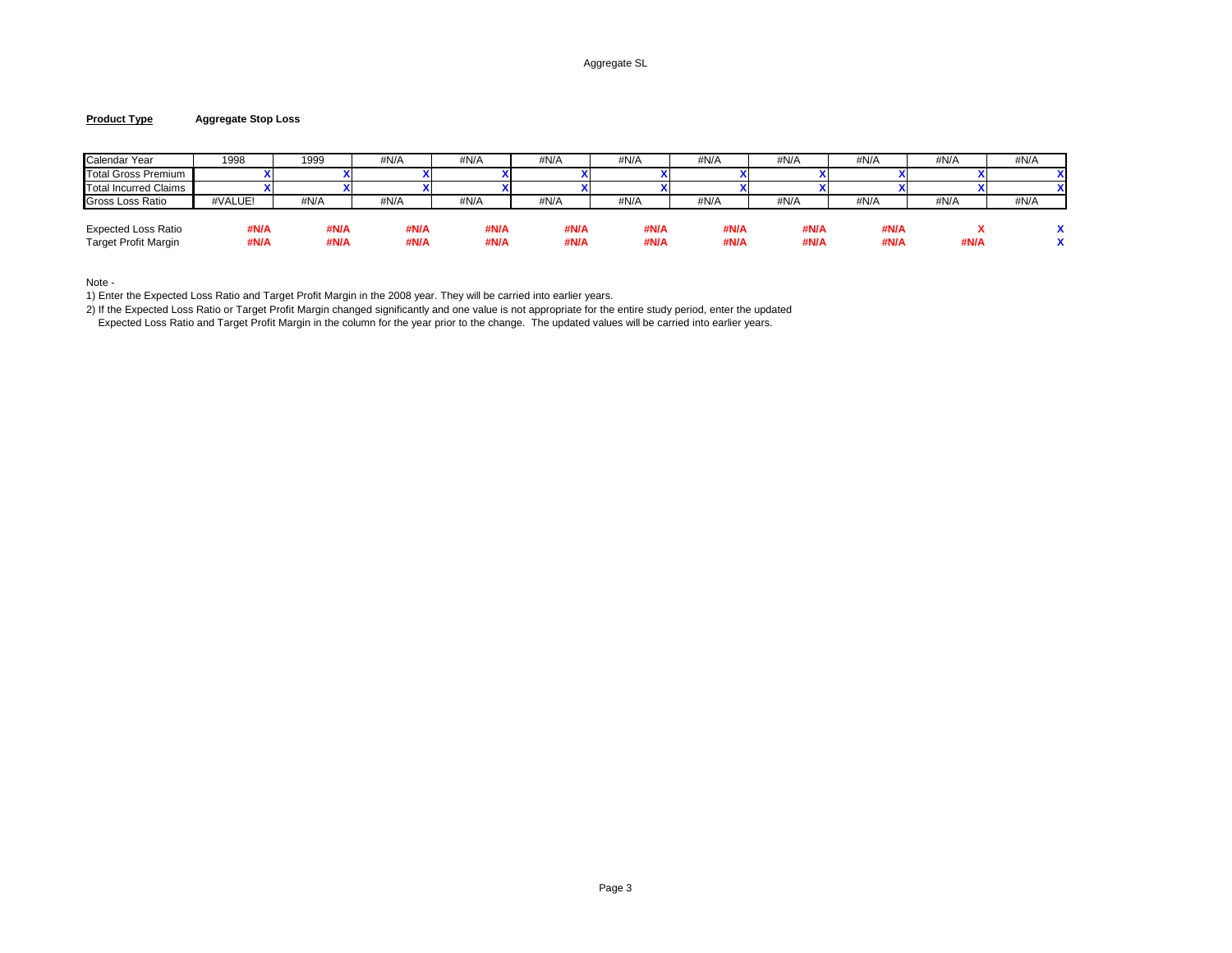## HMO Re

#### **Product TypeHMO Reinsurance - Specific reinsurance of an HMO's commercial, Medicare, Medicaid, or Point of Service products**

| Calendar Year                                      | 1998         | 1999         | #N/A         | #N/A         | #N/A         | #N/A         | #N/A         | #N/A         | #N/A         | #N/A | #N/A |
|----------------------------------------------------|--------------|--------------|--------------|--------------|--------------|--------------|--------------|--------------|--------------|------|------|
| <b>Total Gross Premium</b>                         |              |              |              |              |              |              |              |              |              |      |      |
| Total Incurred Claims                              |              |              |              |              |              |              |              |              |              |      |      |
| Gross Loss Ratio                                   | #VALUE!      | #N/A         | #N/A         | #N/A         | #N/A         | #N/A         | #N/A         | #N/A         | #N/A         | #N/A | #N/A |
| Expected Loss Ratio<br><b>Target Profit Margin</b> | #N/A<br>#N/A | #N/A<br>#N/A | #N/A<br>#N/A | #N/A<br>#N/A | #N/A<br>#N/A | #N/A<br>#N/A | #N/A<br>#N/A | #N/A<br>#N/A | #N/A<br>#N/A | #N/A |      |

Note -

1) Enter the Expected Loss Ratio and Target Profit Margin in the 2008 year. They will be carried into earlier years.

2) If the Expected Loss Ratio or Target Profit Margin changed significantly and one value is not appropriate for the entire study period, enter the updated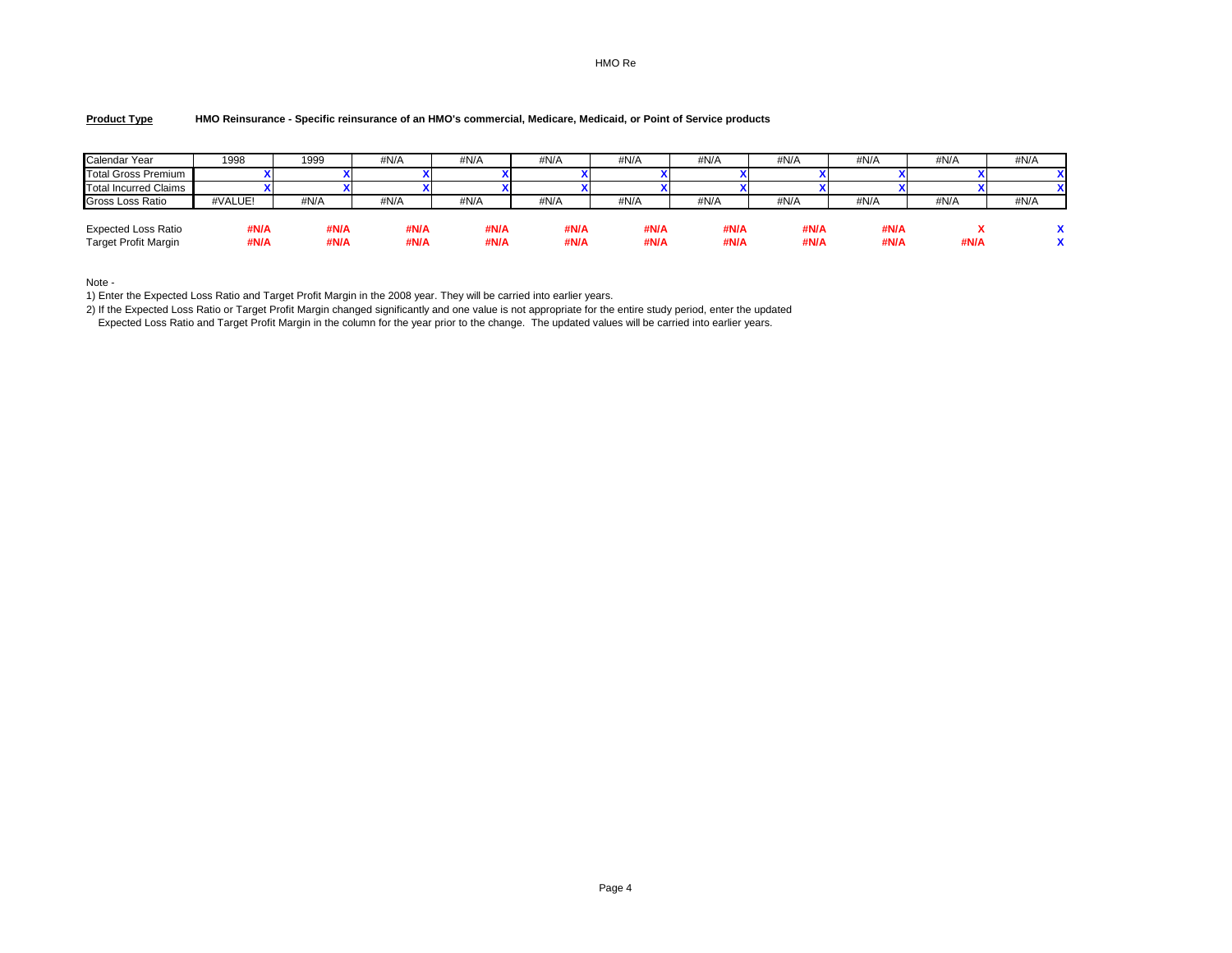#### **Product TypeProvider Excess Reinsurance - specific excess written on providers, including IPAs, hospitals, and clinics**

| Calendar Year                                      | 1998         | 1999         | #N/A         | #N/A         | #N/A         | #N/A         | #N/A         | #N/A         | #N/A         | #N/A | #N/A |
|----------------------------------------------------|--------------|--------------|--------------|--------------|--------------|--------------|--------------|--------------|--------------|------|------|
| <b>Total Gross Premium</b>                         |              |              |              |              |              |              |              |              |              |      |      |
| Total Incurred Claims                              |              |              |              |              |              |              |              |              |              |      |      |
| Gross Loss Ratio                                   | #VALUE!      | #N/A         | #N/A         | #N/A         | #N/A         | #N/A         | #N/A         | #N/A         | #N/A         | #N/A | #N/A |
| Expected Loss Ratio<br><b>Target Profit Margin</b> | #N/A<br>#N/A | #N/A<br>#N/A | #N/A<br>#N/A | #N/A<br>#N/A | #N/A<br>#N/A | #N/A<br>#N/A | #N/A<br>#N/A | #N/A<br>#N/A | #N/A<br>#N/A | #N/A |      |

Note -

1) Enter the Expected Loss Ratio and Target Profit Margin in the 2008 year. They will be carried into earlier years.

2) If the Expected Loss Ratio or Target Profit Margin changed significantly and one value is not appropriate for the entire study period, enter the updated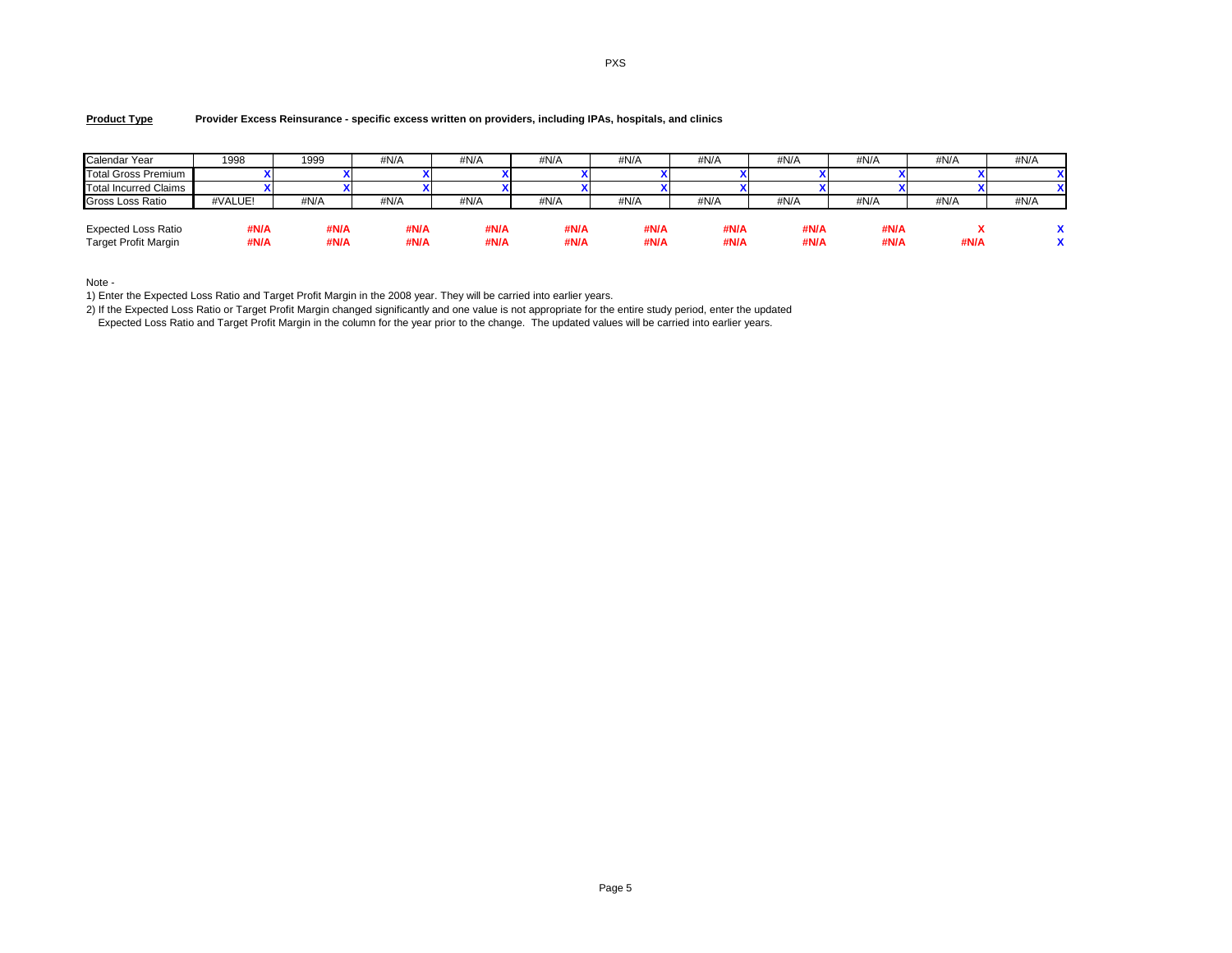| Calendar Year                                             | 1998         | 1999         | #N/A         | #N/A         | #N/A         | #N/A         | #N/A         | #N/A         | #N/A         | #N/A | #N/A |
|-----------------------------------------------------------|--------------|--------------|--------------|--------------|--------------|--------------|--------------|--------------|--------------|------|------|
| <b>Total Gross Premium</b>                                |              |              |              |              |              |              |              |              |              |      |      |
| <b>Total Incurred Claims</b>                              |              |              |              |              |              |              |              |              |              |      |      |
| Gross Loss Ratio                                          | #VALUE!      | #N/A         | #N/A         | #N/A         | #N/A         | #N/A         | #N/A         | #N/A         | #N/A         | #N/A | #N/A |
| <b>Expected Loss Ratio</b><br><b>Target Profit Margin</b> | #N/A<br>#N/A | #N/A<br>#N/A | #N/A<br>#N/A | #N/A<br>#N/A | #N/A<br>#N/A | #N/A<br>#N/A | #N/A<br>#N/A | #N/A<br>#N/A | #N/A<br>#N/A | #N/A |      |

#### **Product Type Medical Excess Reinsurance - specific reinsurance of an insurance company's medical business (first dollar or self-insured) Please do not include quota share or excess reinsurance written on Stop Loss business**

Note -

1) Enter the Expected Loss Ratio and Target Profit Margin in the 2008 year. They will be carried into earlier years.

2) If the Expected Loss Ratio or Target Profit Margin changed significantly and one value is not appropriate for the entire study period, enter the updated

Expected Loss Ratio and Target Profit Margin in the column for the year prior to the change. The updated values will be carried into earlier years.

MXS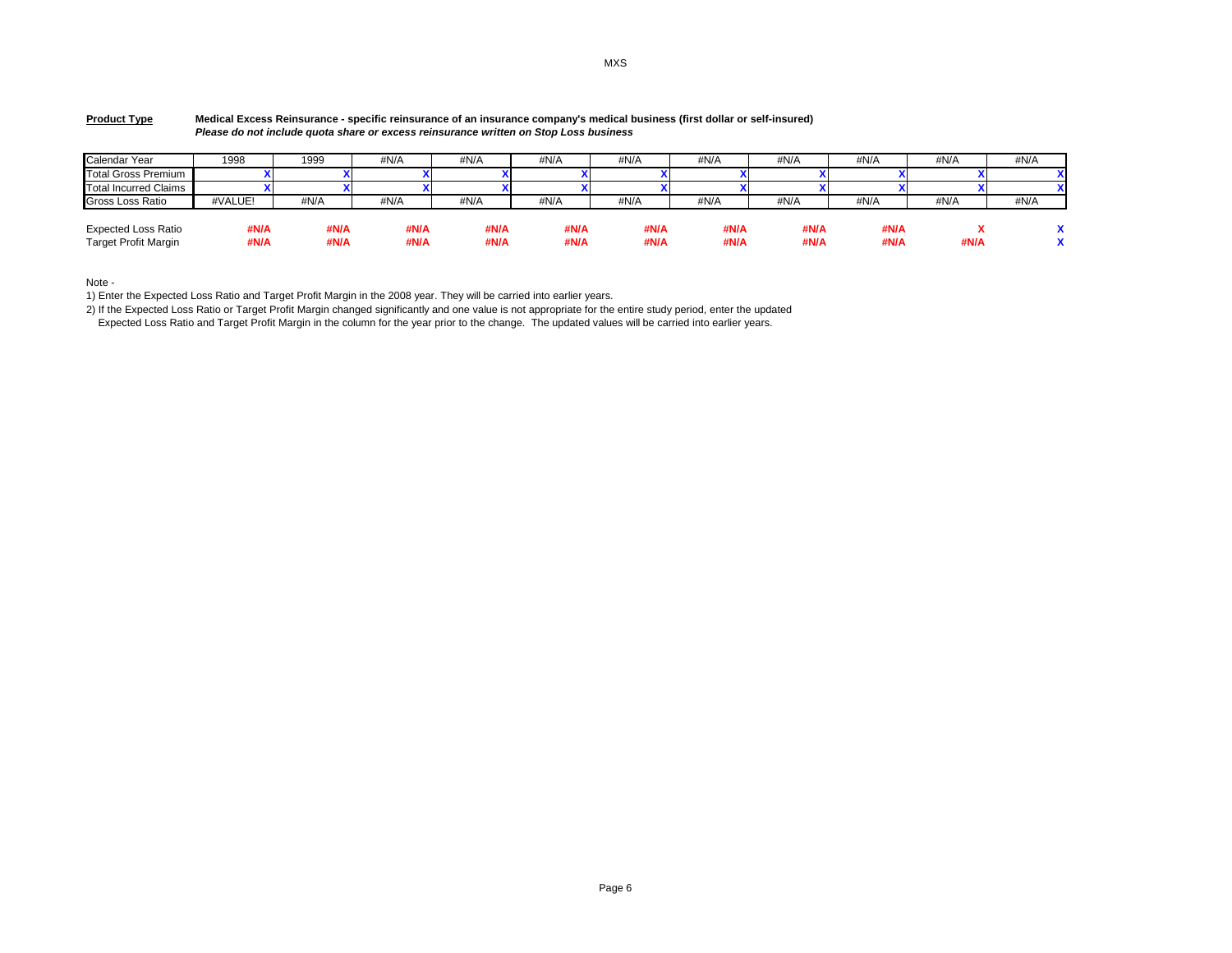### Stop Loss Aggregate - All DataNovember 2010

|      |                  |                                        |                          |                      | <b>Ranges of Submissions</b> |     |                      |                      |     |                           |         |                                                               |                      |                        |
|------|------------------|----------------------------------------|--------------------------|----------------------|------------------------------|-----|----------------------|----------------------|-----|---------------------------|---------|---------------------------------------------------------------|----------------------|------------------------|
|      | Number of        |                                        |                          | <b>Weighted Avg.</b> |                              |     | <b>Weighted Avg.</b> |                      |     | <b>Actual to Expected</b> |         |                                                               |                      | Sum of                 |
|      | Year Respondents | <b>Gross Premium</b>                   | <b>Actual Loss Ratio</b> | <b>Actual LR</b>     | <b>Expected Loss Ratio</b>   |     | <b>Expected LR</b>   | <b>Target Profit</b> |     | <b>Loss Ratio</b>         |         | <b>Sum of Premium</b>                                         | <b>Sum of Claims</b> | <b>Expected Claims</b> |
| 1998 |                  | \$133.367.699.00<br>8 \$ 1,373,344.94  | 68.9%<br>104.4%          | 85.7%                | 65%                          | 84% | 68.5%                |                      | 19% | 92%                       | 154% \$ | 252.069.495.45 \$                                             | 215.946.018.62       | 172.546.456.40         |
| 1999 |                  | \$142.936.602.00<br>11 \$ 1,435,780.42 | 133.6%<br>40.4%          | 87.5%                | 60%                          | 84% | 69.0%                | 4%                   | 19% | 61%                       | 199% \$ | 408.254.985.07 \$                                             | 357.389.037.52       | 281,780,349.08         |
| 2000 |                  | \$250.083.413.00<br>11 \$ 2,198,505.40 | 26.7%<br>193.3%          | 76.0%                | 60%                          | 84% | 68.8%                | 4%                   | 19% | 44%                       | 289% \$ | 621.714.726.37 IS                                             | 472.511.493.80       | 428.047.843.93         |
| 2001 |                  | \$280.520.248.00<br>882.806.70         | 25.3%<br>85.5%           | 68.6%                | 60%                          | 849 | 68.8%                |                      | 19% | 42%                       |         | 121% \$1,145,595,405.85 \$                                    | 786.277.109.74 \$    | 787.761.856.51         |
| 2002 |                  | \$385.658.894.00<br>2,354,875.31       | 24.0%<br>89.4%           | 66.4%                | 60%                          | 84% | 68.2%                |                      | 19% | 40%                       |         | 133% \$1,767,440,632.84 \$1,174,036,632.84 \$1,205,286,987.15 |                      |                        |
| 2003 |                  | \$448.826.803.00<br>262.800.00         | 0.0%<br>88.4%            | 58.2%                | 60%                          | 849 | 68.0%                | 4%                   | 18% | 0%                        |         | 133% \$1,840,936,809.65 \$1,072,341,547.55 \$1,252,021,528.42 |                      |                        |
| 2004 | 16               | \$402.777.027.00<br>863.900.10         | 0.0%<br>82.9%            | 60.9%                | 60%                          | 84% | 68.7%                | 4%                   | 18% | 0%                        |         | 112% \$1,896,076,228.96 \$1,154,157,619.02 \$1,302,736,121.64 |                      |                        |
| 2005 | 16 I             | \$377,687,833.00<br>2,416,208.00       | 50.6%<br>81.8%           | 65.4%                | 60%                          | 84% | 69.1%                |                      | 18% | 84%                       |         | 115% \$1,983,044,433.02 \$1,296,945,525.31 \$1,371,104,664.47 |                      |                        |
| 2006 |                  | \$346.820.482.00<br>17 \$ 2.021.904.00 | 40.9%<br>93.5%           | 68.7%                | 60%                          | 84% | 69.3%                |                      | 18% | 55%                       |         | 134% \$2,116,086,607.56 \$1,454,682,614.01 \$1,466,829,963.08 |                      |                        |
| 2007 |                  | \$368.337.553.26<br>1,999,935.00       | 20.3%<br>101.3%          | 68.7%                | 60%                          | 84% | 69.3%                |                      | 18% | 30%                       |         | 127% \$2,238,448,955.91 \$1,537,201,032.42 \$1,551,725,038.75 |                      |                        |
| 2008 |                  | \$ 2,297,949.00<br>\$412.150.919.00    | 84.5%<br>35.9%           | 68.2%                | 65%                          | 84% | 69.6%                |                      | 18% | 48%                       |         | 113% \$2.419.160.817.07 \$1.650.487.138.82 \$1.684.767.723.52 |                      |                        |

**Note:** All companies, on average, have more than \$1 million in annual premium.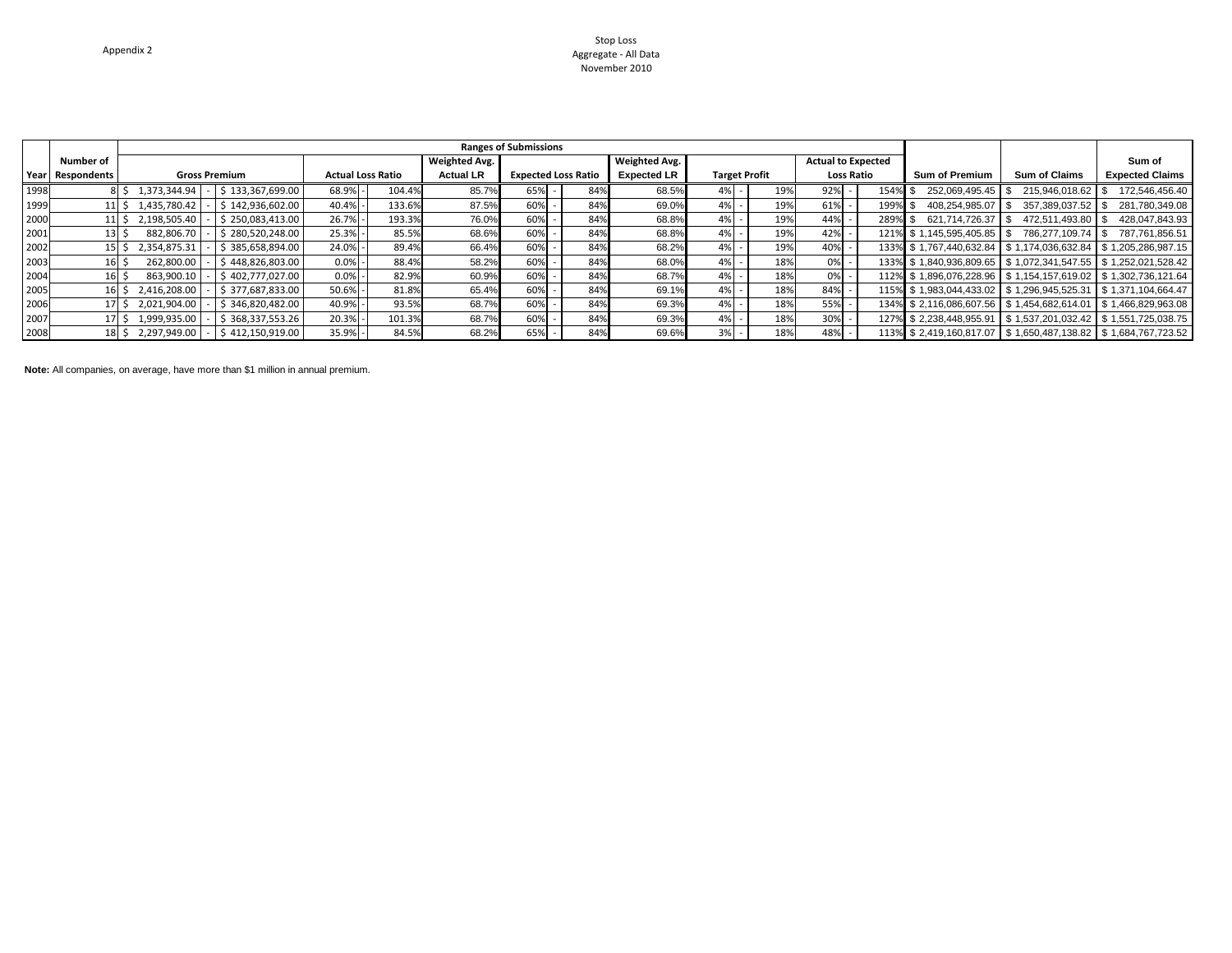## Stop Loss Aggregate - Specific and Aggregate Only November 2010

|      |                  |                                        |                          |                  | <b>Ranges of Submissions</b> |     |                    |                      |     |                           |         |                            |                      |                                                               |
|------|------------------|----------------------------------------|--------------------------|------------------|------------------------------|-----|--------------------|----------------------|-----|---------------------------|---------|----------------------------|----------------------|---------------------------------------------------------------|
|      | Number of        |                                        |                          | Weighted Avg.    |                              |     | Weighted Avg.      |                      |     | <b>Actual to Expected</b> |         |                            |                      | Sum of                                                        |
|      | Year Respondents | <b>Gross Premium</b>                   | <b>Actual Loss Ratio</b> | <b>Actual LR</b> | <b>Expected Loss Ratio</b>   |     | <b>Expected LR</b> | <b>Target Profit</b> |     | <b>Loss Ratio</b>         |         | <b>Sum of Premium</b>      | <b>Sum of Claims</b> | <b>Expected Claims</b>                                        |
| 1998 |                  | \$133,367,699.00<br>2,031,484.37       | 71.7%<br>104.4%          | 84.9%            | 65%                          | 84% | 67.9%              |                      | 19% | 102%                      | 154% \$ | 233.468.063.56             | 198.204.706.21       | 158,632,507.49                                                |
| 1999 | 10 <sub>5</sub>  | \$142.936.602.00<br>4,577,794.59       | 40.4%<br>133.6%          | 86.5%            | 60%                          | 84% | 68.8%              |                      | 19% | 61%                       | 199% \$ | 388.694.573.82             | 336.325.680.81       | 267,299,664.88                                                |
| 2000 |                  | 10 \$ 7.179.718.34<br>\$250.083.413.00 | 26.7%<br>193.3%          | 76.3%            | 60%                          | 84% | 68.8%              |                      | 19% | 44%                       | 289% \$ | 608.728.669.84 \$          | 464.284.419.32 \$    | 418,640,173.67                                                |
| 2001 | $12 \mid S$      | \$280.520.248.00<br>2,538,773.08       | 13.2%<br>85.6%           | 68.8%            | 60%                          | 84% | 68.6%              |                      | 19% | 18%                       |         | 122% \$1.113.042.426.35 \$ | 766.017.790.59 \$    | 763,285,369.52                                                |
| 2002 | 14 S             | \$385,658,894.00<br>2,418,701.08       | 24.0%<br>89.4%           | 66.3%            | 60%                          | 84% | 68.1%              |                      | 19% | 40%                       |         |                            |                      | 133% \$1,731,934,691.02 \$1,147,422,934.38 \$1,178,911,724.79 |
| 2003 | 15 IS            | \$448,826,803.00<br>1,207,720.91       | 32.1%<br>88.4%           | 58.3%            | 60%                          | 84% | 67.9%              |                      | 18% | 47%                       |         |                            |                      | 133% \$1,801,507,635.42 \$1,050,255,533.83 \$1,222,507,986.96 |
| 2004 | 14S              | \$402.777.027.00<br>3.877.124.87       | 54.2%<br>99.4%           | 61.0%            | 60%                          | 84% | 68.6%              |                      | 18% | 75%                       |         |                            |                      | 133% \$1.854.042.991.69 \$1.130.897.293.77 \$1.271.294.885.69 |
| 2005 | 15 <sup>5</sup>  | \$377,687,833.00<br>2,416,208.00       | 50.6%<br>81.8%           | 65.2%            | 60%                          | 84% | 69.0%              |                      | 18% | 82%                       |         |                            |                      | 115% \$1,936,554,069.80 \$1,263,074,038.88 \$1,336,365,274.50 |
| 2006 | 16 S             | \$346.820.482.00<br>2,021,904.00       | 40.9%<br>93.5%           | 68.6%            | 60%                          | 84% | 69.2%              |                      | 18% | 55%                       |         |                            |                      | 134% \$2.058.172.700.56 \$1.412.646.874.73 \$1.423.564.799.64 |
| 2007 | 16 S             | \$368,337,553.26<br>1,999,935.00       | 20.3%<br>101.3%          | 68.1%            | 60%                          | 84% | 69.19              |                      | 18% | 30%                       |         |                            |                      | 127% \$2,157,370,632.46 \$1,468,645,478.54 \$1,491,120,698.11 |
| 2008 | 17S              | 2,297,949.00<br>\$412.150.919.00       | 59.7%<br>81.9%           | 67.8%            | 65%                          | 84% | 69.5%              |                      | 18% | 83%                       |         |                            |                      | 107% \$2,333,244,448.58 \$1,581,810,116.66 \$1,620,539,484.13 |

**Note:** All companies have more than \$1 million in annual premium.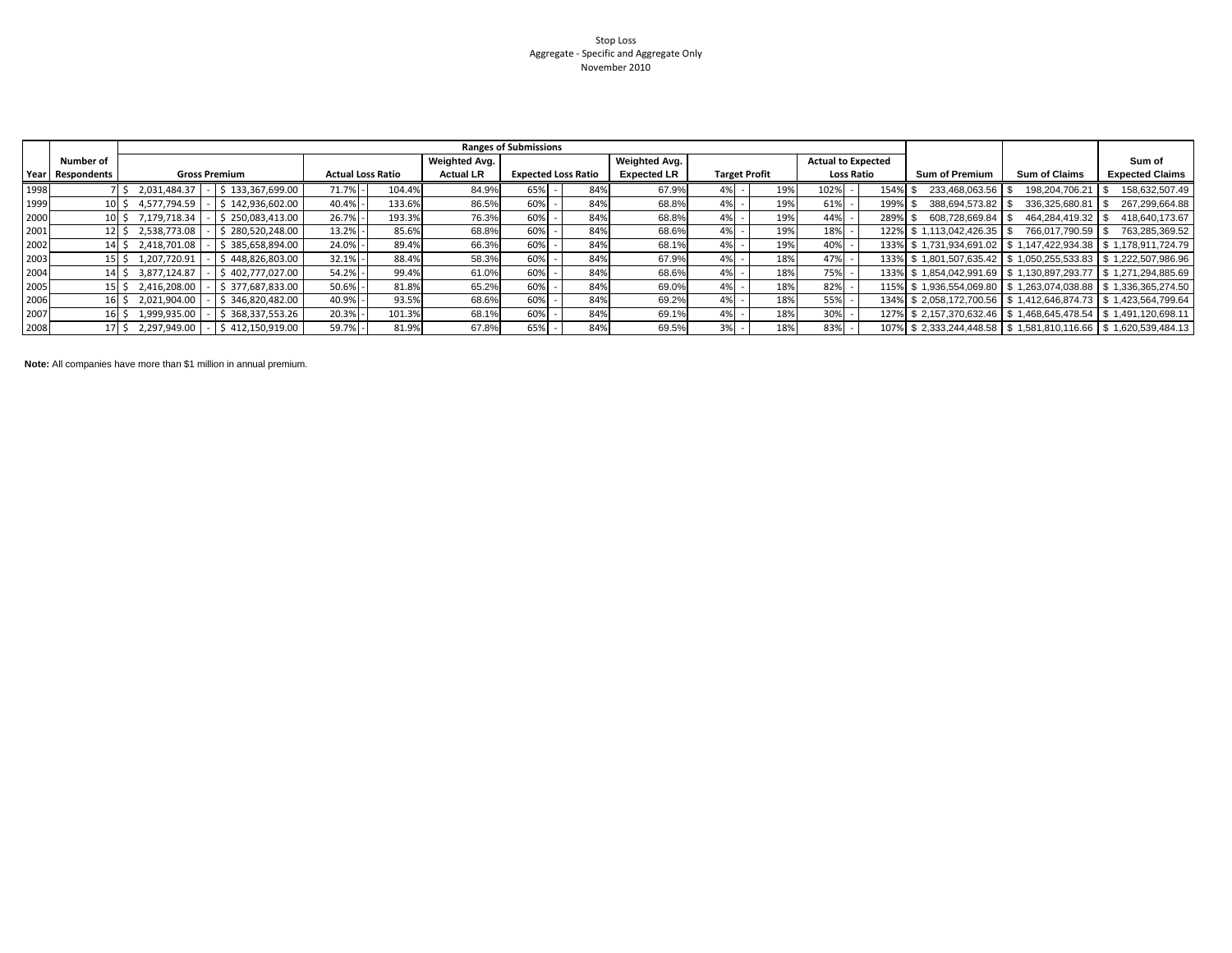### Stop Loss Aggregate - Over One MillionNovember 2010

|      |                  |                                        |                          |                      | <b>Ranges of Submissions</b> |     |                    |    |                      |                           |         |                            |                                                               |                                                               |
|------|------------------|----------------------------------------|--------------------------|----------------------|------------------------------|-----|--------------------|----|----------------------|---------------------------|---------|----------------------------|---------------------------------------------------------------|---------------------------------------------------------------|
|      | Number of        |                                        |                          | <b>Weighted Avg.</b> |                              |     | Weighted Avg.      |    |                      | <b>Actual to Expected</b> |         |                            |                                                               | Sum of                                                        |
|      | Year Respondents | <b>Gross Premium</b>                   | <b>Actual Loss Ratio</b> | <b>Actual LR</b>     | <b>Expected Loss Ratio</b>   |     | <b>Expected LR</b> |    | <b>Target Profit</b> | <b>Loss Ratio</b>         |         | <b>Sum of Premium</b>      | <b>Sum of Claims</b>                                          | <b>Expected Claims</b>                                        |
| 1998 |                  | \$133,367,699.00<br>8 \$ 1,373,344.94  | 68.9%<br>104.4%          | 85.7%                | 65%                          | 84% | 68.5%              | 4% | 19%                  | 92%                       | 154% \$ | 252.069.495.45             | 215.946.018.62                                                | 172.546.456.40                                                |
| 1999 |                  | \$142.936.602.00<br>11 \$ 1.435.780.42 | 133.6%<br>40.4%          | 87.5%                | 60%                          | 84% | 69.0%              | 4% | 19%                  | 61%                       | 199% \$ | 408.254.985.07             | 357.389.037.52                                                | 281.780.349.08                                                |
| 2000 |                  | \$250.083.413.00<br>11 \$ 2.198.505.40 | 193.3%<br>26.7%          | 76.0%                | 60%                          | 84% | 68.8%              | 4% | 19%                  | 44%                       | 289% \$ | 621.714.726.37 S           | 472.511.493.80 ▌\$                                            | 428.047.843.93                                                |
| 2001 |                  | \$280,520,248.00<br>12 \$ 9,259,000.00 | 25.3%<br>85.5%           | 68.6%                | 60%                          | 84% | 68.8%              | 4% | 19%                  | 42%                       |         | 121% \$1.144.712.599.15 \$ | 785,711,841.36 \$                                             | 787.761.856.51                                                |
| 2002 | 15.              | \$385.658.894.00<br>2.354.875.31       | 24.0%<br>89.4%           | 66.4%                | 60%                          | 84% | 68.2%              | 4% | 19%                  | 40%                       |         |                            | 133% \$1.767.440.632.84 \$1.174.036.632.84 \$1.205.286.987.15 |                                                               |
| 2003 |                  | \$448,826,803.00<br>15 \$ 4,993,792.40 | 32.1%<br>88.4%           | 58.3%                | 60%                          | 84% | 68.0%              | 4% | 18%                  | 49%                       |         |                            |                                                               | 133% \$1,840,674,009.65 \$1,072,341,547.55 \$1,252,021,528.42 |
| 2004 | 15               | 3.903.878.05<br>\$402.777.027.00       | 54.2%<br>82.9%           | 60.9%                | 60%                          | 84% | 68.7%              | 4% | 18%                  | 75%                       |         |                            | 112% \$1,895,212,328.86 \$1,154,157,619.02 \$1,302,736,121.64 |                                                               |
| 2005 |                  | \$377.687.833.00<br>16 \$2.416.208.00  | 50.6%<br>81.8%           | 65.4%                | 60%                          | 84% | 69.1%              | 4% | 18%                  | 84%                       |         |                            |                                                               | 115% \$1,983,044,433.02 \$1,296,945,525.31 \$1,371,104,664.47 |
| 2006 |                  | \$346.820.482.00<br>17 \$ 2,021,904.00 | 40.9%<br>93.5%           | 68.7%                | 60%                          | 84% | 69.3%              | 4% | 18%                  | 55%                       |         |                            | 134% \$2,116,086,607.56 \$1,454,682,614.01 \$1,466,829,963.08 |                                                               |
| 2007 |                  | \$368,337,553.26<br>1,999,935.00       | 20.3%<br>101.3%          | 68.7%                | 60%                          | 84% | 69.3%              | 4% | 18%                  | 30%                       |         |                            | 127% \$2,238,448,955.91 \$1,537,201,032.42 \$1,551,725,038.75 |                                                               |
| 2008 |                  | 18 \$ 2,297,949.00<br>\$412.150.919.00 | 35.9%<br>84.5%           | 68.2%                | 65%                          | 84% | 69.6%              |    | 18%                  | 48%                       |         |                            | 113% \$2.419.160.817.07 \$1.650.487.138.82 \$1.684.767.723.52 |                                                               |

**Note:** All companies, on average, have more than \$1 million in annual premium.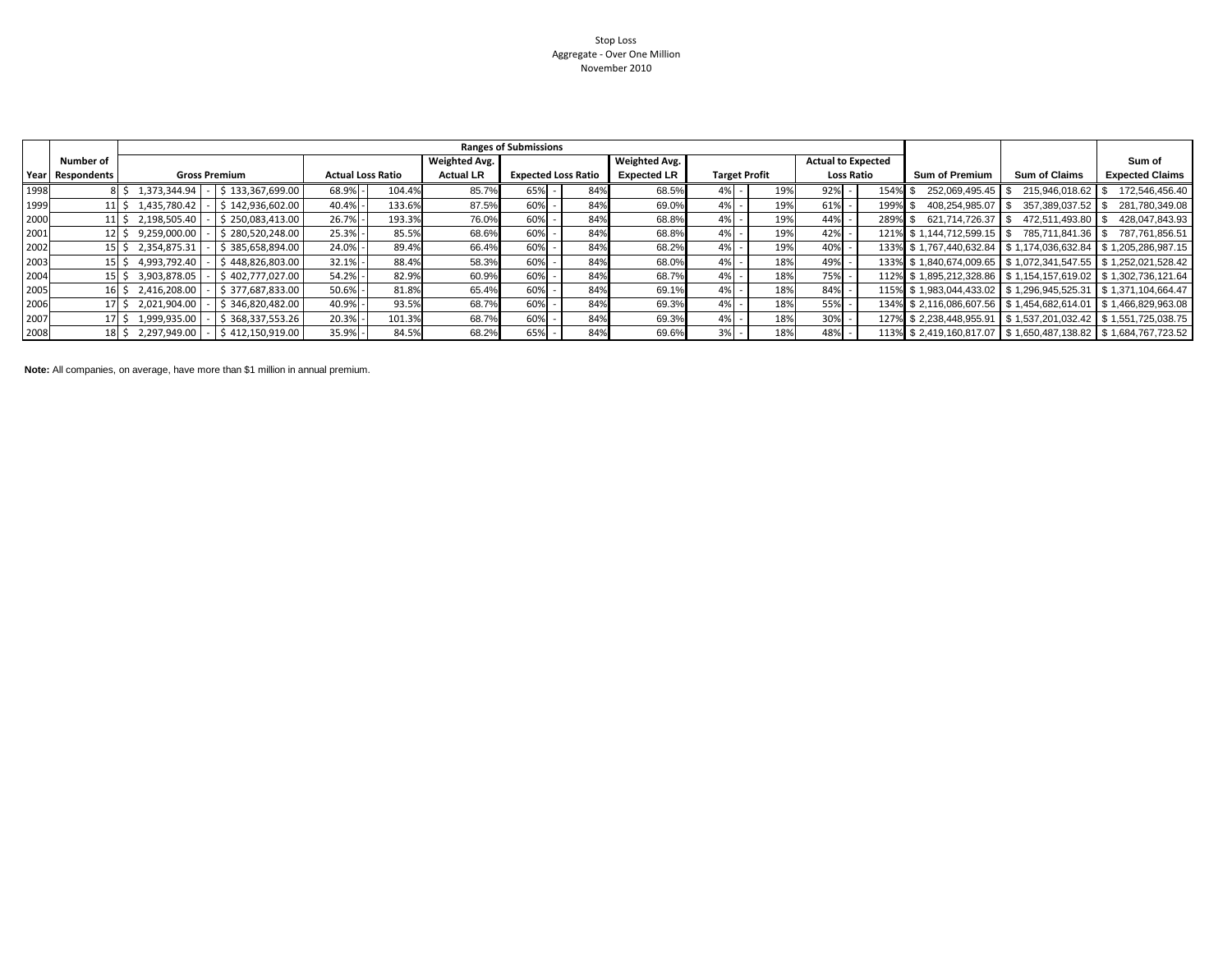| Loss Ratios By Year   |                |                |                |                |                |                |                |                |                |              |                  |                          |  |
|-----------------------|----------------|----------------|----------------|----------------|----------------|----------------|----------------|----------------|----------------|--------------|------------------|--------------------------|--|
| 1998                  | 1999           | 2000           | 2001           | 2002           | 2003           | 2004           | 2005           | 2006           | 2007           | 2008         |                  |                          |  |
| 68.9%                 | 40.4%          | 26.7%          | 25.3%          | 24.0%          | 0.0%           | 0.0%           | 50.6%          | 40.9%          | 20.3%          | 35.9%        |                  |                          |  |
| 71.7%                 | 41.5%          | 59.4%          | 33.5%          | 36.8%          | 32.1%          | 54.2%          | 58.5%          | 52.4%          | 55.2%          | 59.7%        |                  |                          |  |
| 78.8%                 | 70.7%          | 61.0%          | 54.2%          | 49.6%          | 39.4%          | 56.0%          | 60.6%          | 62.1%          | 56.5%          | 62.6%        |                  |                          |  |
| 80.4%                 | 76.8%          | 62.6%          | 57.9%          | 54.0%          | 43.8%          | 57.2%          | 61.7%          | 64.0%          | 57.9%          | 62.6%        |                  |                          |  |
| 86.6%                 | 78.4%          | 65.8%          | 64.0%          | 57.5%          | 46.1%          | 57.3%          | 63.1%          | 64.8%          | 60.1%          | 63.0%        |                  |                          |  |
| 96.6%                 | 81.3%          | 67.3%          | 65.1%          | 61.8%          | 47.5%          | 58.9%          | 63.2%          | 65.0%          | 67.7%          | 65.6%        |                  |                          |  |
| 103.5%                | 90.4%          | 71.8%          | 66.5%          | 62.0%          | 52.6%          | 59.4%          | 64.8%          | 67.6%          | 71.0%          | 67.3%        |                  |                          |  |
| 104.4%                | 90.9%          | 77.0%          | 67.4%          | 65.7%          | 53.3%          | 59.8%          | 65.0%          | 68.0%          | 73.4%          | 67.4%        |                  |                          |  |
|                       | 101.7%         | 93.2%          | 69.9%          | 68.2%          | 55.0%          | 62.2%          | 66.0%          | 69.4%          | 74.9%          | 69.4%        |                  |                          |  |
|                       | 104.9%         | 117.9%         | 72.0%          | 68.7%          | 55.6%          | 63.0%          | 66.7%          | 73.3%          | 76.9%          | 70.0%        |                  |                          |  |
|                       | 133.6%         | 193.3%         | 72.5%          | 68.8%          | 61.5%          | 64.2%          | 69.4%          | 73.5%          | 78.0%          | 71.3%        |                  |                          |  |
|                       |                |                | 75.8%          | 74.8%          | 61.6%          | 64.4%          | 70.2%          | 74.5%          | 78.1%          | 72.4%        |                  |                          |  |
|                       |                |                | 85.5%          | 79.8%          | 65.5%          | 74.3%          | 71.2%          | 80.5%          | 79.2%          | 74.5%        |                  |                          |  |
|                       |                |                |                | 81.6%          | 69.0%          | 74.9%          | 74.9%          | 83.4%          | 79.8%          | 77.2%        |                  |                          |  |
|                       |                |                |                | 89.4%          | 78.9%          | 79.9%          | 80.8%          | 83.7%          | 82.1%          | 79.9%        |                  |                          |  |
| low LR                |                |                |                |                | 88.4%          | 82.9%          | 81.8%          | 85.1%          | 90.6%          | 81.4%        |                  |                          |  |
| wtd avg LR $+/- 10\%$ |                |                |                |                |                |                |                | 93.5%          | 101.3%         | 81.9%        |                  |                          |  |
| high LR               |                |                |                |                |                |                |                |                |                | 84.5%        |                  |                          |  |
|                       |                |                |                |                |                |                |                |                |                |              |                  |                          |  |
|                       |                |                |                |                |                |                |                |                |                |              |                  |                          |  |
| 85.7%                 | 87.5%          | 76.0%          | 68.6%          | 66.4%          | 58.2%          | 60.9%          | 65.4%          | 68.7%          | 68.7%          |              | 68.2% wtd avg LR |                          |  |
|                       |                |                |                |                |                |                |                |                |                |              |                  |                          |  |
| $\overline{2}$        | 4              | 5              | $\overline{4}$ | $\overline{4}$ | 5              | $1\,$          | $\mathbf{1}$   | $\overline{2}$ | 4              | $\mathbf{1}$ | 33               | 21.0% low LR             |  |
| $\overline{3}$        | $\overline{4}$ | $\overline{3}$ | 8              | 8              | 8              | 11             | 13             | 10             | $\overline{8}$ | 13           | 89               | 56.7% wtd avg LR +/- 10% |  |
| $\overline{2}$        | 3              | 3              | $\mathbf{1}$   | $\overline{3}$ | $\overline{3}$ | $\overline{4}$ | $\overline{2}$ | 5              | 5.             | 4            | 35               | <b>22.3% high LR</b>     |  |
| $\overline{7}$        | 11             | 11             | 13             | 15             | 16             | 16             | 16             | 17             | 17             | 18           | 157              | 100.0%                   |  |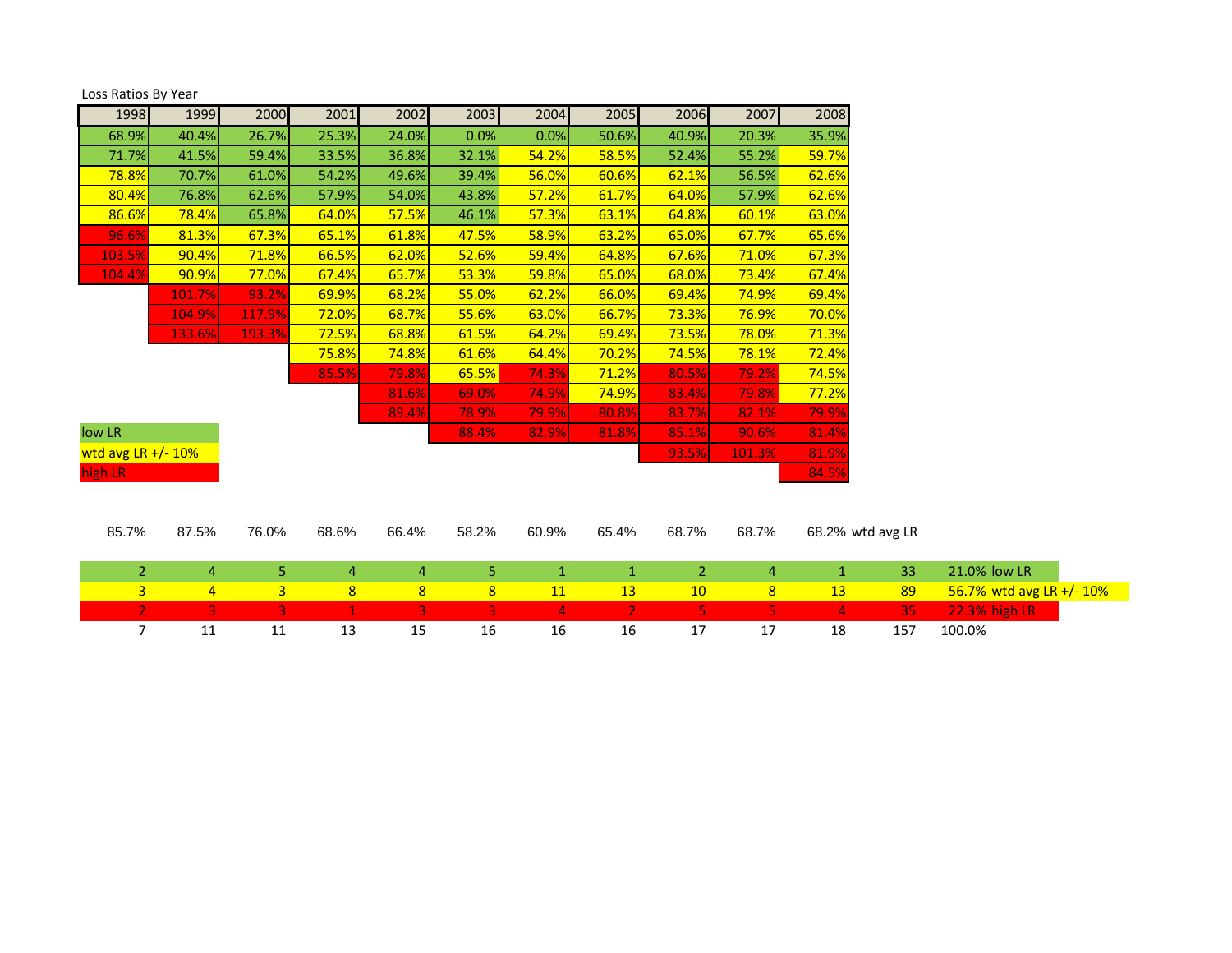# **American Academy of Actuaries Stop Loss Project**

**By** 

## **Joseph Marker, FCAS, MAAA, Instructor**

**University of Michigan**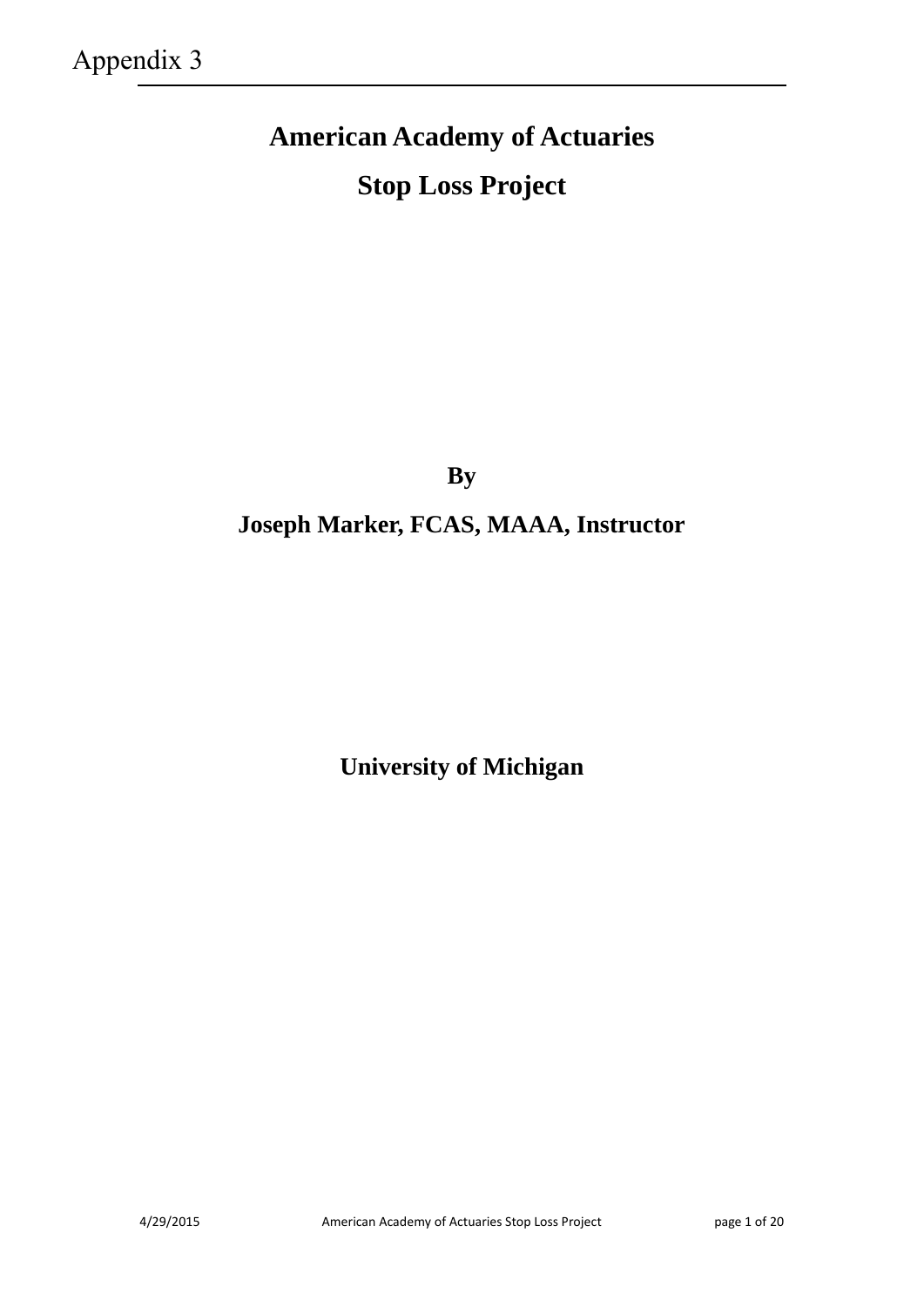## American Academy Stop-Loss Project Progress

1. Data cleaning and data issue

1.1 Manually checked Company 1- Company 20: **(4)** specific + aggregate **is the total**. (Note: Mostly,  $(4) = (1) + (2)$  and  $(3)$  is blank. If  $(3)$  is not blank,  $(4)=(1)+(2)+(3)$  or  $(4)=(3)=(1)+(2)$ 

- 1.2 Filtered the original data set using category "Product Type" specific + aggregate
- 1.3 Created a new excel file called "stop loss data" after 1.2 filter
- 1.4 Read excel file "stop loss data" to the statistical language "R" for further analysis
- 2. Model 1
	- 2.1 Hypothesis: the variation in loss ratios across the year is related to the company size (based on premium). If the premium is higher, the variation in loss ratios is smaller, and vice versa.
	- 2.2 Data preparation
		- 2.2.1 Recode "Company 1" to "1" in the Company column
		- 2.2.2 Calculate averages of premiums and standard deviations of loss ratios across year for each company. Below is the summary

|                | V <sub>1</sub> | avg.prem     | std.lossratio |
|----------------|----------------|--------------|---------------|
| 1              | 1              | 4204013.81   | 0.23644866    |
| $\overline{z}$ | 2              | 157992750.69 | 0.08511069    |
| 3              | з              | 249542857.14 | 0.05000821    |
| 4              | 4              | 144399180.43 | 0.16854331    |
| 5              | 5              | 25533.27     | 0.45832895    |
| 6              | 6              | 3968098.00   | 0.15527348    |
| 7              | 7              | 19148100.00  | 9.14769978    |
| 8              | я              | 30978155.82  | 0.12690435    |
| 9              | 9              | 296531458.30 | 0.10432633    |
| 10             | 10             | 3492973.68   | 0.30036596    |
| 11             | 11             | 25962152.00  | NΑ            |
| 12             | 12             | 188028571.43 | 0.14477714    |
| 13             | 13             | 2106596.00   | 0.18897267    |
| 14             | 14             | 185567717.10 | 0.07644536    |
| 15             | 15             | NaN          | NΑ            |
| 16             | 16             | 67628940.77  | 0.13751750    |
| 17             | 17             | 321273424.27 | 0.11781408    |
| 18             | 18             | 46808127.73  | 0.06318744    |
| 19             | 19             | NaN          | ΝA            |
| 20             | 20             | 40079056.81  | 0.12453758    |

Note: (1) Company 11 has product only in 2008 so it's impossible to calculate the variation of loss ratios (2) Company 15 and Company 19 don't have data for product "specific + aggregate".

**2.2.3** Delete Company 11,15 and 19. **In sum, we have 17 observations.**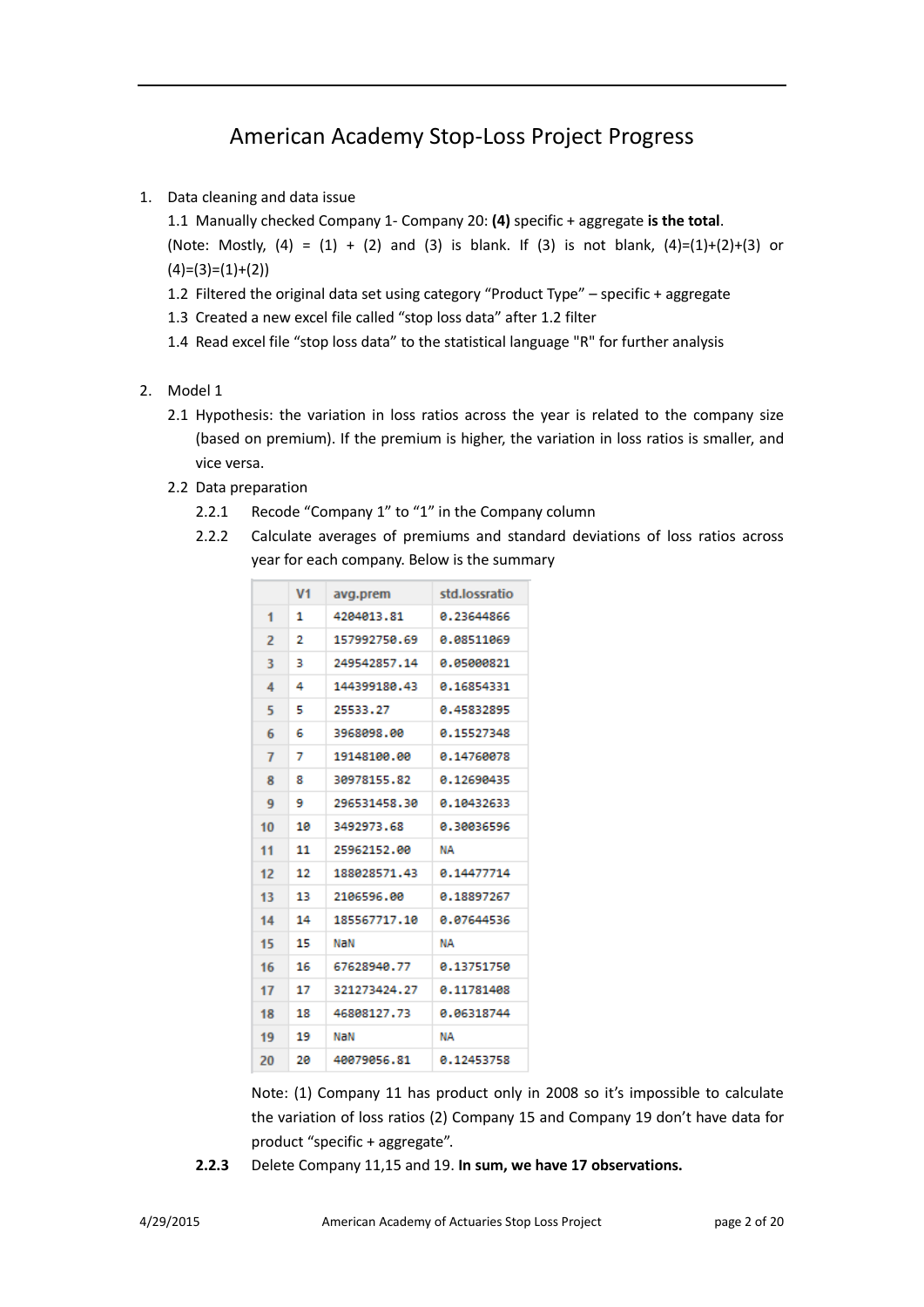For each observation, the response is variation in loss ratios and the predictor is average premium. Below is the new summary.

|    | V <sub>1</sub> | avg.prem     | std.lossratio |
|----|----------------|--------------|---------------|
| 1  | 1              | 4204013.81   | 0.23644866    |
| 2  | 2              | 157992750.69 | 0.08511069    |
| 3  | з              | 249542857.14 | 0.05000821    |
| 4  | 4              | 144399180.43 | 0.16854331    |
| 5  | 5              | 25533,27     | 0.45832895    |
| 6  | б              | 3968098.00   | 0.15527348    |
| 7  | 7              | 19148100.00  | 0.14760078    |
| 8  | 8              | 30978155.82  | 0.12690435    |
| 9  | 9              | 296531458.30 | 0.10432633    |
| 10 | 10             | 3492973.68   | 8.38836596    |
| 11 | 12             | 188028571.43 | 0.14477714    |
| 12 | 13             | 2106596.00   | 0.18897267    |
| 13 | 14             | 185567717.10 | 0.07644536    |
| 14 | 16             | 67628940.77  | 0.13751750    |
| 15 | 17             | 321273424.27 | 0.11781408    |
| 16 | 18             | 46808127.73  | 0.06318744    |
| 17 | 20             | 40079056.81  | 0.12453758    |

2.3 Scatterplot of variations in loss ratios and premium average for 17 observations.



There is a trend that when company size is small, the variation in loss ratios is high. 2.4 simple linear regression

2.4.1 Consider average premium as a numeric predictor. Below is the scatterplot and line of fitted value.

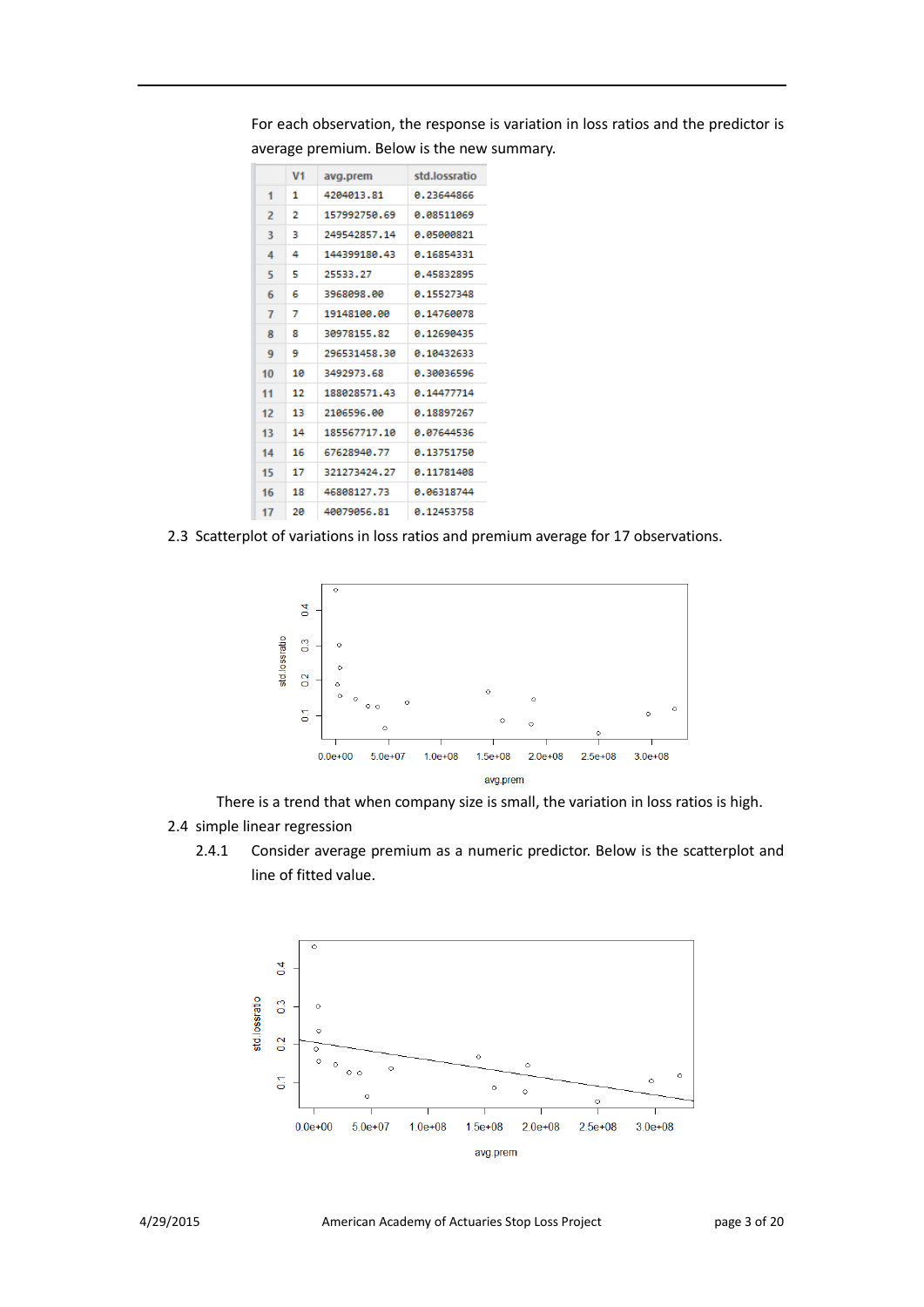Below is output of the linear model

```
call:
lm(formula = std. lossratio ~ wq. prem, data = model1)Residuals:
                      Median
     Min
                 10<sup>1</sup>30
                                               Max
-0.12114 - 0.04888 - 0.03716 0.03240 0.25234
Coefficients:
                Estimate Std. Error t value Pr(>|t|)6.965 4.54e-06 ***
(Intercept) 2.060e-01 2.958e-02
avg.prem
              -4.630e-10 1.981e-10 -2.337
                                                   0.0337 *Signif. codes: 0 '***' 0.001 '**' 0.01 '*' 0.05 '.' 0.1 ' ' 1
Residual standard error: 0.08776 on 15 degrees of freedom<br>Multiple R-squared: 0.2669. \frac{1}{2}djusted R-squared: 0.218.
F-statistic: 5.461 on 1 and 15 DF, p-value: 0.03372
```
Analysis:

- p value is 0.0337, which means reject the null hypothesis. Thus, **average premium is significant** regarding the variation in loss ratios.
- R Squared means the coefficient of determination. It provides a measure of how well observed outcomes are fit by the model, as the proportion of total variation of outcomes explained by the model. The larger, the better. However, the multiple R-squared is 0.2669, which is not good enough.
- I used the standard deviation of loss ratios instead of standard deviation of incurred loss as the independent variable. The reason is the ratio represents better the variation in the loss. The Incurred loss will depend more on the premium itself.
- 2.4.2 If we delete the five smallest premiums (Company 1, 5, 6, 10 and 12), the p value of the regression result will become 0.391, which indicates that the relationship between variations in loss ratios and premiums is not statistically significant. Therefore, it might not be a good idea to simply delete the five smallest premiums.
- 2.4.3 However, there is a concept in statistics called Influential Observation. An Influential point is one whose removal from the dataset would cause a large change in the fit. Cook's distance is a popular measure for Influential Point. From Wikipedia, Cook's distance measures the effect of deleting a given observation. Data points with large residuals [\(outliers\)](http://en.wikipedia.org/wiki/Outlier) and/or high [leverage](http://en.wikipedia.org/wiki/Leverage_(statistics)) may distort the outcome and accuracy of a regression. Points with a large Cook's distance are considered to merit closer examination in the analysis. Company 5, 17 and 18 have the three largest cook's distances. After deleting data of company 5, 17 and 18, we ran regression analysis on the rest 14 observations. The p value of the result became extremely small (0.00963), which indicated statistically significant between variations in loss ratios and company sizes. Also, the multiple R-Squared is 0.4407(0.2669), which is larger than the R-Squared of regression result of original 17 observations. R-Squared measures how well the regression model fits the data. Thus, deleting company 5, 17 and 18 might be reasonable for the simple linear regression. Below is the screenshot of fitted line of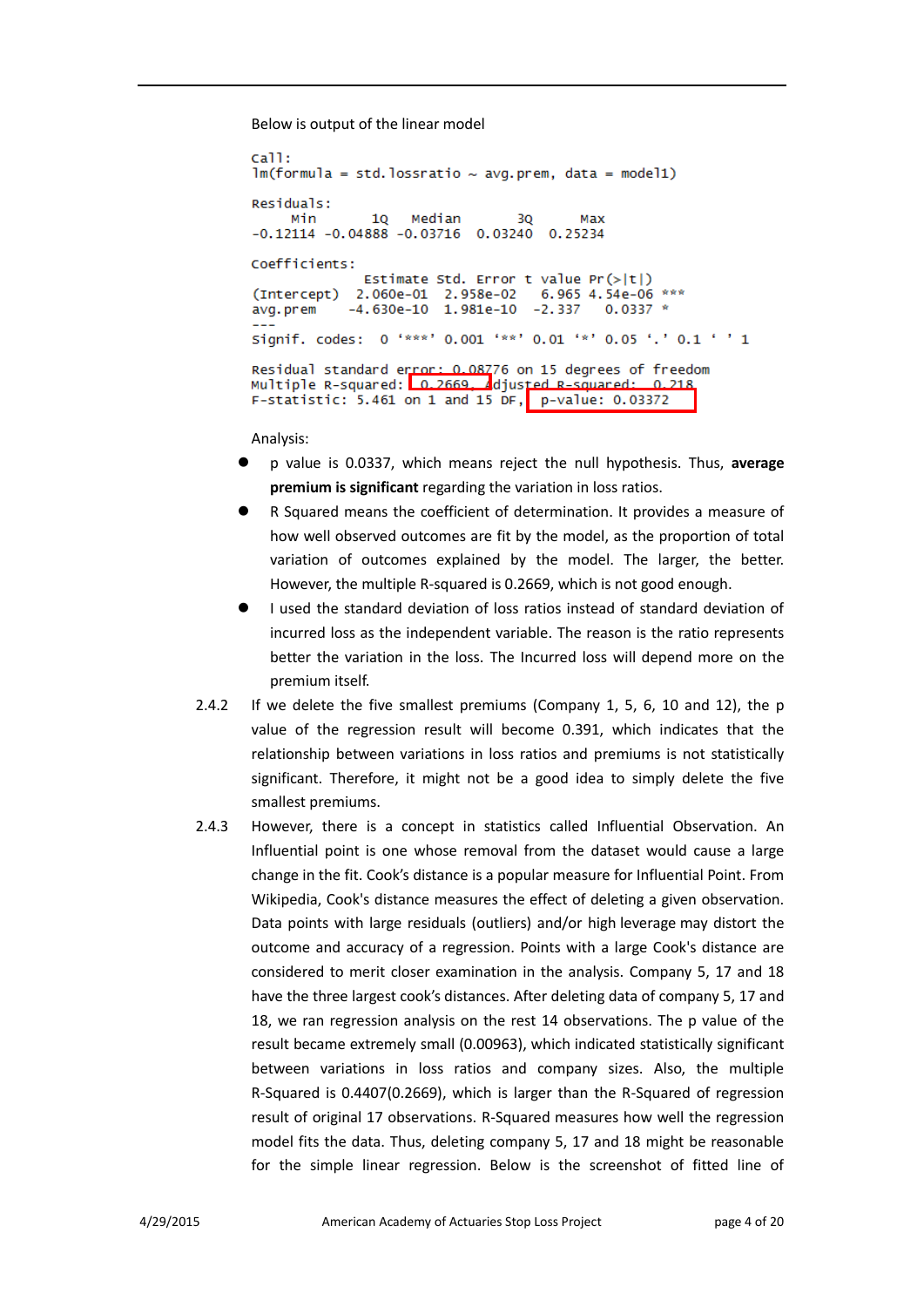## regression analysis of 14 observations.



3. Model 1 Revised: consider average premium above as a categorical predictor 3.1 data preparation

| 0%                        | 25%        | 50% | 75%                                   | 100%                                                                                 |  |
|---------------------------|------------|-----|---------------------------------------|--------------------------------------------------------------------------------------|--|
| 25533.27                  | 4204013.81 |     | 46808127.73 185567717.10 321273424.27 |                                                                                      |  |
|                           |            |     |                                       | I consider companies whose premium average is less than 25% quantile (4204013.81)    |  |
|                           |            |     |                                       | small companies, companies whose premium average are less than 75% quantile          |  |
|                           |            |     |                                       | (185567717.10) but bigger than 25% quantile (4204013.81) medium companies,           |  |
|                           |            |     |                                       | companies whose premium average are bigger than 75% quantile (185567717.10) big      |  |
|                           |            |     |                                       | companies. I then ranked small companies 1, medium companies 2, and big companies 3. |  |
| Below is the new summary. |            |     |                                       |                                                                                      |  |

|                          | V <sub>1</sub> | avg.prem     | rank.avg.prem  | std.lossratio |
|--------------------------|----------------|--------------|----------------|---------------|
| 1                        | 1              | 4204013.81   | 2              | 0.23644866    |
| $\overline{\phantom{a}}$ | $\overline{2}$ | 157992750.69 | $\overline{2}$ | 0.08511069    |
| 3                        | в              | 249542857.14 | ٩              | 8.85888821    |
| 4                        | 4              | 144399180.43 | $\overline{2}$ | 0.16854331    |
| 5                        | 5              | 25533.27     | 1              | 0.45832895    |
| 6                        | 6              | 3968098.00   | 1              | 0.15527348    |
| $\overline{7}$           | 7              | 19148100.00  | $\overline{2}$ | 0.14760078    |
| R                        | ×              | 30978155.82  | $\overline{2}$ | 0.12690435    |
| 9                        | 9              | 296531458.30 | в              | 0.10432633    |
| 10                       | 10             | 3492973.68   | 1              | 8.38836596    |
| 11                       | 12             | 188028571.43 | R              | 0.14477714    |
| 12                       | 13             | 2106596.00   | 1              | 0.18897267    |
| 13                       | 14             | 185567717.10 | з              | 8.87644536    |
| 14                       | 16             | 67628940.77  | 2              | 0.13751750    |
| 15                       | 17             | 321273424.27 | 3              | 0.11781408    |
| 16                       | 18             | 46808127.73  | $\overline{2}$ | 0.06318744    |
| 17                       | 20             | 40079056.81  | $\overline{2}$ | 0.12453758    |

Note: rank 1, 2 and 3 are treated as explanatory variables instead of numeric. Below is the boxplot of these three ranked kinds of companies and their corresponding variations in loss ratios.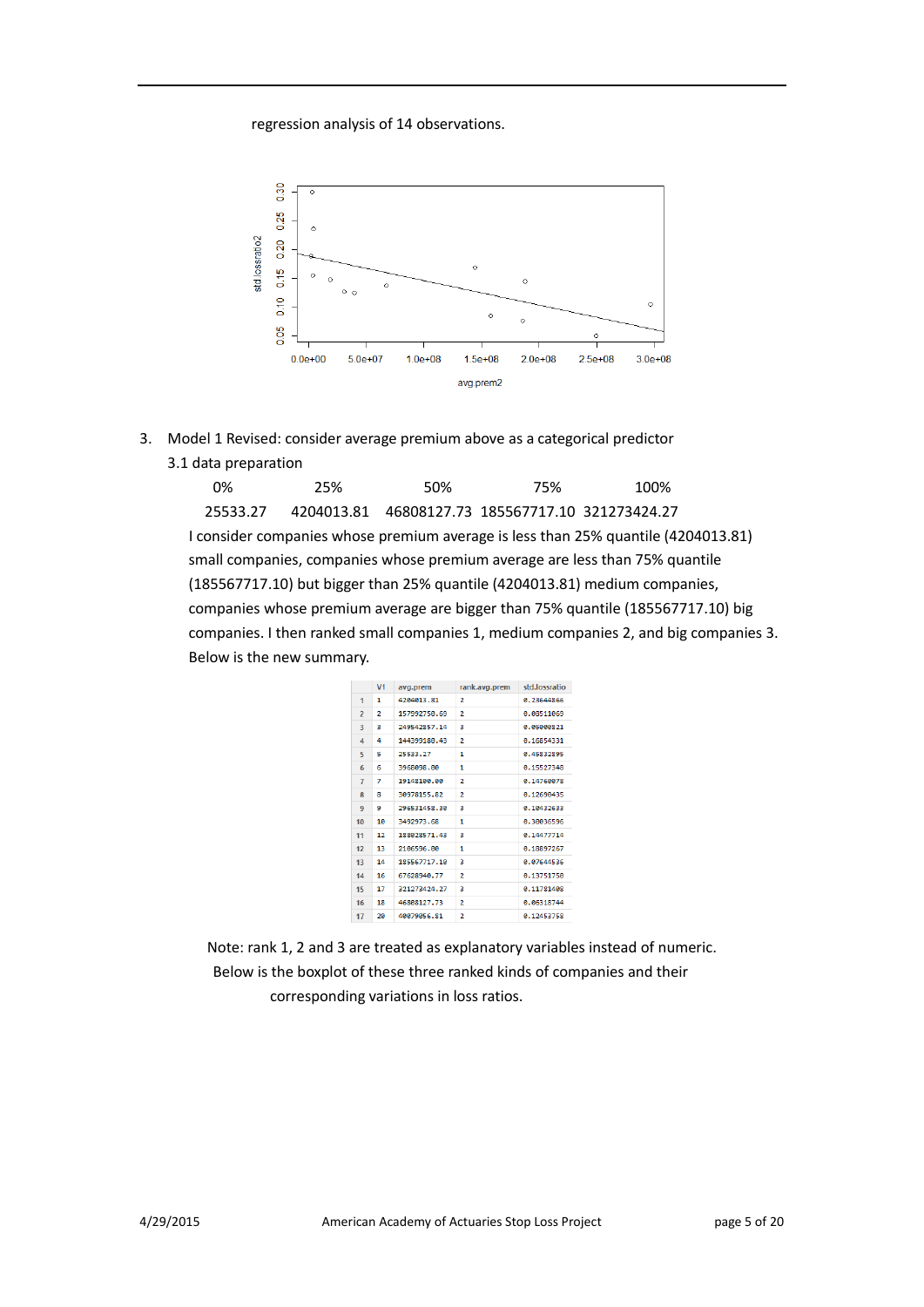

It is obvious that rank 1 company (small) have high variations in loss ratios.

## 3.2 regression

Treated company ranking 1, 2 and 3 as categorical predictors and standard deviations of loss ratios as response. Below is the output of the new model.

```
call:<br>lm(formula = std.lossratio ~ rank.avg.prem, data = model1.new)
Residuals:
                            Median
                     10<sub>1</sub>Min
                                                30
                                                           Max
-0.09987 - 0.03852 - 0.01546 0.04060 0.20942
Coefficients:
                    Estimate Std. Error t value Pr(>|t|)<br>0.33475 0.05708 5.865 3.11e-05 ***
(Intercept)
                                     0.02615 -3.283 -0.00503**
rank.avg.prem -0.08585
Signif. codes: 0 '***' 0.001 '**' 0.01 '*' 0.05 '.' 0.1 ' ' 1
Residual standard error: 0.07819 on 15 degrees of freedom<br>Multiple R-squared:  0.4181, Adjusted R-squared:  0.3793<br>F-statistic: 10.78 on 1 and 15 DF,  p-value: 0.005031
```
P-value is extremely small so that the ranking is significant. Also the R-squared is 0.4181, which is larger than the R-squared in Section 2 (where we treated company premium as a numeric variable). Thus, model with ranking 1, 2 and 3 fitted better.



For further analysis, we can change the standard of ranking.

- 4. Model 2
	- 4.1 Hypothesis: the frequency of an "adverse result" is related to the company size. If the premium is higher, the frequency of an adverse result is smaller, and vice versa.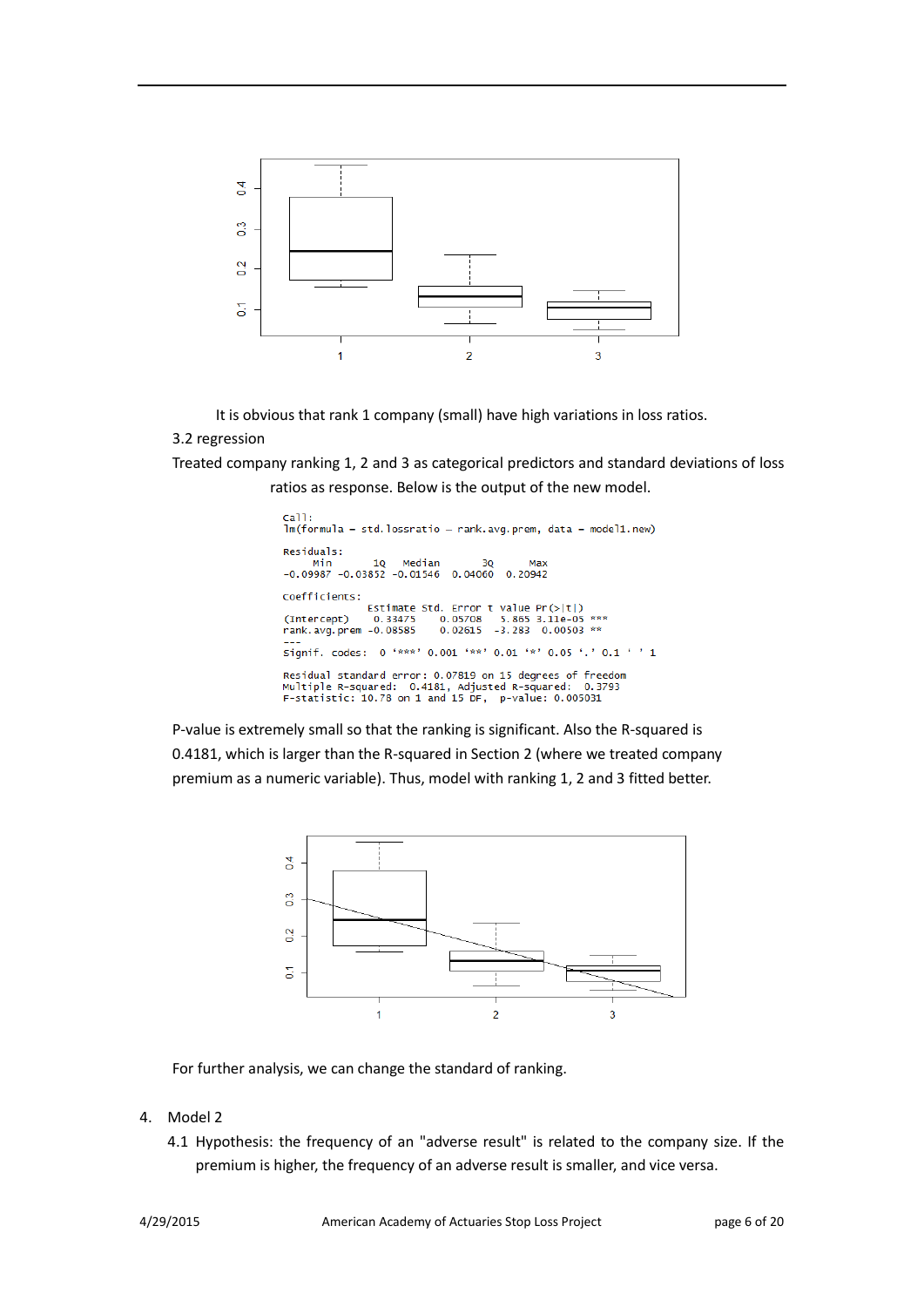## 4.2 Adverse result:

Definition: An adverse result is one where

## **premium – expected expenses – actual losses < 0** (\*)

 We can say that Target margin = Premium - expected loss - expected expense. This implies that Premium - Expected expense = expected loss + target margin Plugging this into (\*), we get an alternate criterion for an adverse result:

**Actual Loss > Expected loss + Target margin**

4.3 Data preparation:

We treat each company each year as an observation. **There are 146 observations in total**. The response variable the indicator for an adverse result. Its value is 1 for an adverse result and 0 otherwise. The predictor is the premium for that company that year. Below is a screen shot of part of the new data summary. First column is the company code. Second is year. Third is premium. Fourth is adverse result (1 represents an adverse result).

|                   | V1 | V <sub>2</sub> | V3        | adverse |
|-------------------|----|----------------|-----------|---------|
| 1                 | 1  | 2003           | 1207721   | ø       |
| $\overline{2}$    | 1  | 2004           | 3877125   | 1       |
| 3                 | 1  | 2005           | 3004604   | ø       |
| 4                 | 1  | 2006           | 4099387   | 1       |
| 5                 | 1  | 2007           | 5061281   | ø       |
| 6                 | 1  | 2008           | 7973966   | ø       |
| 7                 | 2  | 2001           | 169715000 | ø       |
| 8                 | 2  | 2002           | 185742001 | ø       |
| 9                 | 2  | 2003           | 169017001 | a       |
| 10                | 2  | 2004           | 176983001 | ø       |
| 11                | 2  | 2005           | 157607001 | ø       |
| $12 \overline{ }$ | 2  | 2006           | 139831001 | ø       |
| 13                | 2  | 2007           | 144695001 | 1       |
| 14                | 2  | 2008           | 120352000 | ø       |
| 15                | з  | 2002           | 126200000 | ø       |

Below is the scatter plot of adverse result versus premium



**There are 31 adverse results.** We can see that if the premium is large enough (above 3 e+08), there is no adverse result.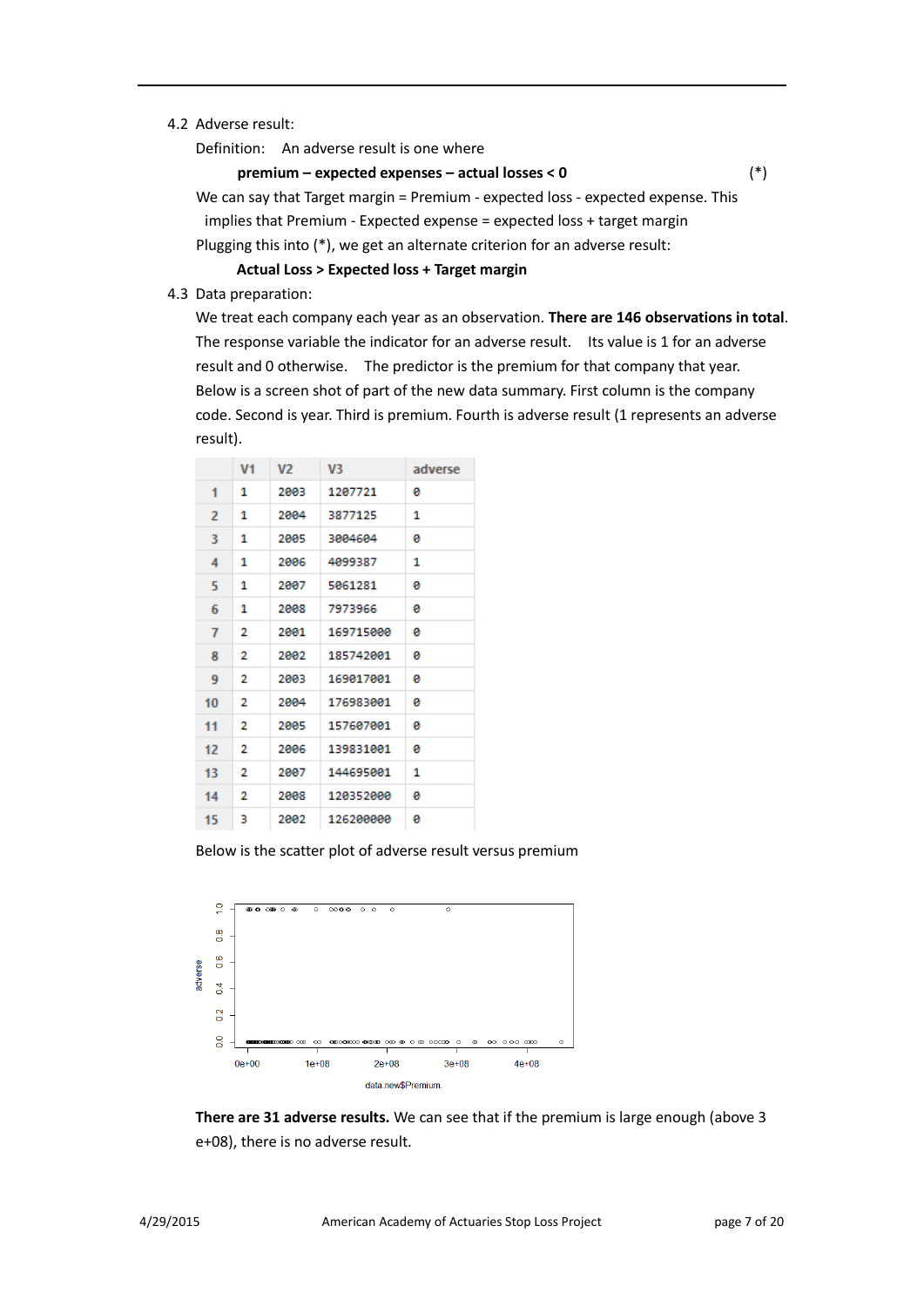4.4 logistic regression treating premium as a numeric variable

Below is the output of logistic regression.

```
cal1:
glm(formula = adverse ~ data.new5Premium., family = "binomial",
    data = model2Deviance Residuals:
                  .<br>Median
        10 Median 30<br>-0.7873 -0.6242 -0.3732
    Min
                                         Max
-0.82772.1443
Coefficients:
                    Estimate Std. Error z value Pr(>|z|)-8.950e-01 2.654e-01 -3.373 0.000745
(Intercept)
data.new$Premium. -4.521e-09 2.199e-09
                                         -2.056 0.039821
Signif. codes: 0 '***' 0.001 '**' 0.01 '*' 0.05 '.' 0.1 ' ' 1
(Dispersion parameter for binomial family taken to be 1)
    Null deviance: 150.97 on 145
                                   degrees of freedom
Residual deviance: 145.86 on 144
                                   degrees of freedom
AIC: 149.86
Number of Fisher Scoring iterations: 4
```
P-value is 0.0398<0.05. So Premium is considered significant in predicting adverse result. The F test yields the same result.

4.5 logistic regression analysis

Logistic regression can produce predicted probabilities of adverse results for different premiums. Below is the formula of predicted probabilities of adverse results for different premiums.

 Pr (adverse result) = −0.895−4.5205∗10−9∗  $1+e^{-0.895-4.5205*10^{-9}*Premium}$ 

Below is the screenshot of predicted probabilities of adverse results versus different premiums. From logistics regression, the probability of adverse result and Premium are negatively correlated and the relationship is statiscally significant.



5. Adverse Results versus Premium

Section 4 defined adverse result as an indicator for **Actual Loss > Expected loss + Target margin. In this section,** we use the numeric value of **(Expected Loss + Target Margin) – Actual Loss**. Note that when the difference is less than 0, there is an adverse result. We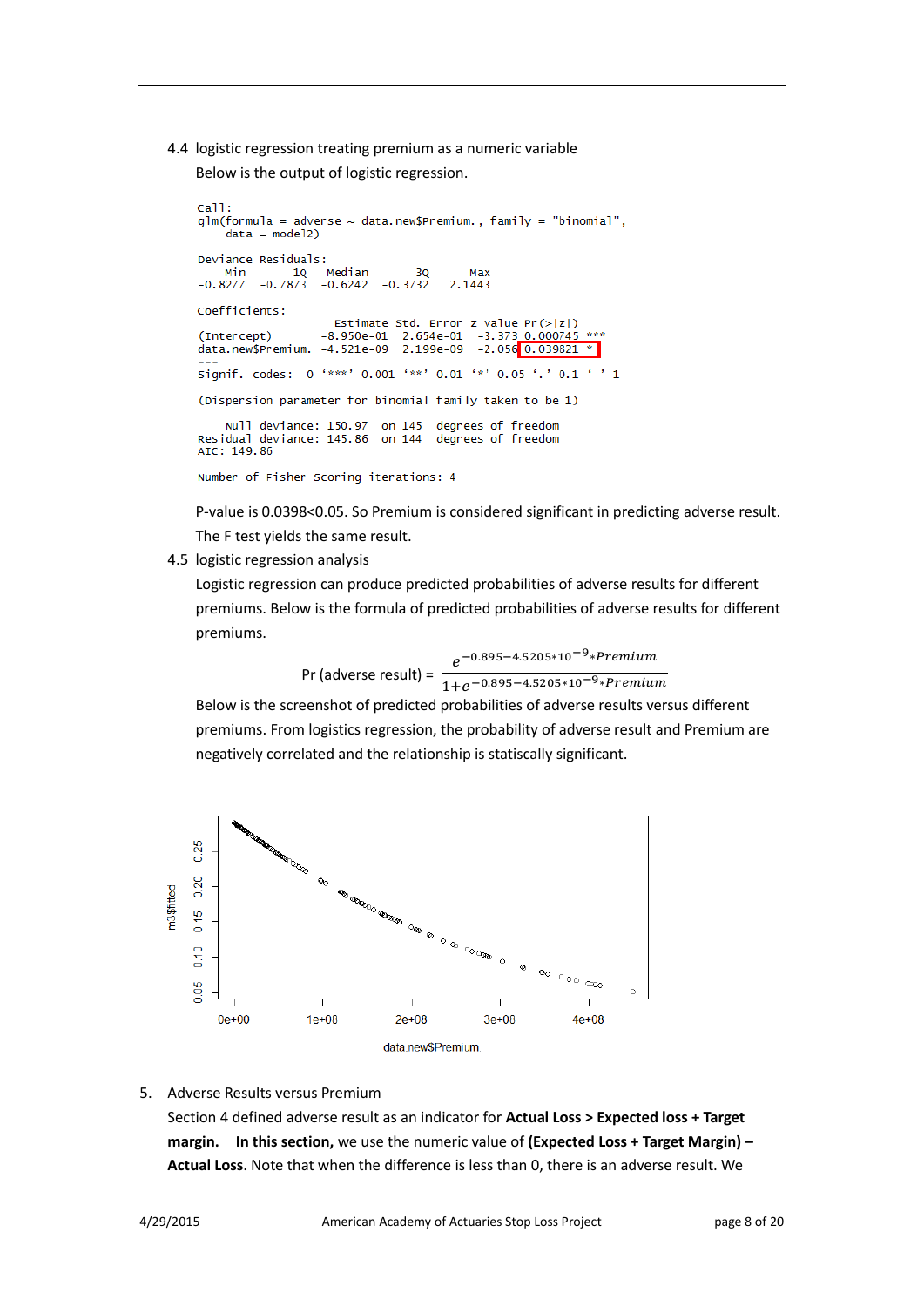expected to see a positive correlation between (Expected Loss + Target Margin) – Actual Loss and Premium. Below is the screen shot of the scatter plot of the difference versus premium. If the dot is below y=0, it indicates an adverse result. We can see that when premium is larger, the difference of Expected loss + Target Margin and Actual Loss is larger.



Our goal we were given is to determine the percentage of premium we need to add to guarantee that there is no "adverse result". Here an adverse results means:

**(Expected Loss + Target Margin + Premium \* x %) – Actual Loss > 0.** Below is the screen shot of Number of Adverse Results versus Percentage of Premium added.



Originally, there are 31 adverse results. We can see from 0% to 20%, the number of adverse results decreases quickly. For example, if we add 10% of premium, the number of adverse results out of 146 observations will become 13. Since there are few adverse results when Premium is larger than 2E+08, we need 10% of Premium only if the premium is relatively small (say less than 2E+08).

6. Model 2 revised: consider premium above as a categorical predictor

|    | 6.1 data preparation |      |                                            |      |
|----|----------------------|------|--------------------------------------------|------|
| 0% | 25%                  | .50% | 75%                                        | 100% |
|    |                      |      | 4534 13962730 55361366 169540500 448826803 |      |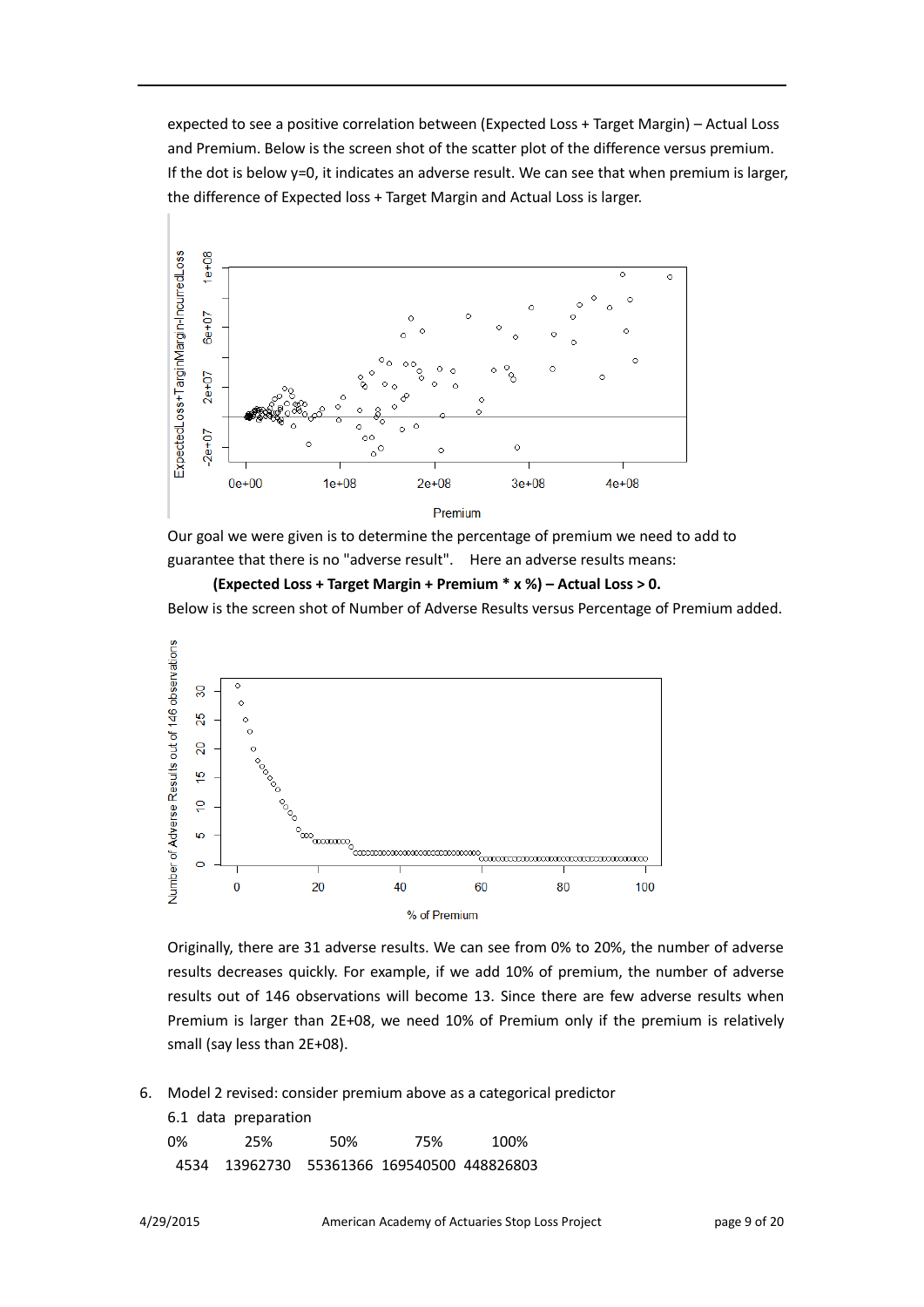I consider companies (each year) whose premium are less than 25% quantile (13952730) small companies, companies whose premium average are less than 75% quantile (169540500) but bigger than 25% quantile (13962730) medium companies, companies whose premium average are bigger than 75% quantile (169540500) big companies. I than ranked small companies 1, medium companies 2, big companies 3. Below is a screen shot of part of the new summary.

|                | V <sub>1</sub> | V <sub>2</sub> | rank.prem | adverse |
|----------------|----------------|----------------|-----------|---------|
| 1              | 1              | 1207721        | 1         | ø       |
| $\overline{2}$ | 2              | 3877125        | 1         | 1       |
| 3              | з              | 3004604        | 1         | ø       |
| 4              | 4              | 4099387        | 1         | 1       |
| 5              | 5              | 5061281        | 1         | ø       |
| 6              | 6              | 7973966        | 1         | ø       |
| 7              | 7              | 169715000      | з         | ø       |
| 8              | 8              | 185742001      | з         | ø       |
| 9              | 9              | 169017001      | 2         | ø       |
| 10             | 10             | 176983001      | з         | ø       |
| 11             | 11             | 157607001      | 2         | ø       |
| 12             | 12             | 139831001      | 2         | ø       |
| 13             | 13             | 144695001      | 2         | 1       |
| 14             | 14             | 120352000      | 2         | ø       |
| 15             | 15             | 126200000      | 2         | ø       |

Note: rank 1,2 and 3 are treated as categorical variables instead of numeric. Below is the boxplot of these three ranked kinds of companies and their corresponding adverse result.



We can see the differences between these three rankings.

## 6.2 regression

 Treated company ranking 1, 2 and 3 as categorical predictors and standard deviations of loss ratios as response. Below is the output of the new model.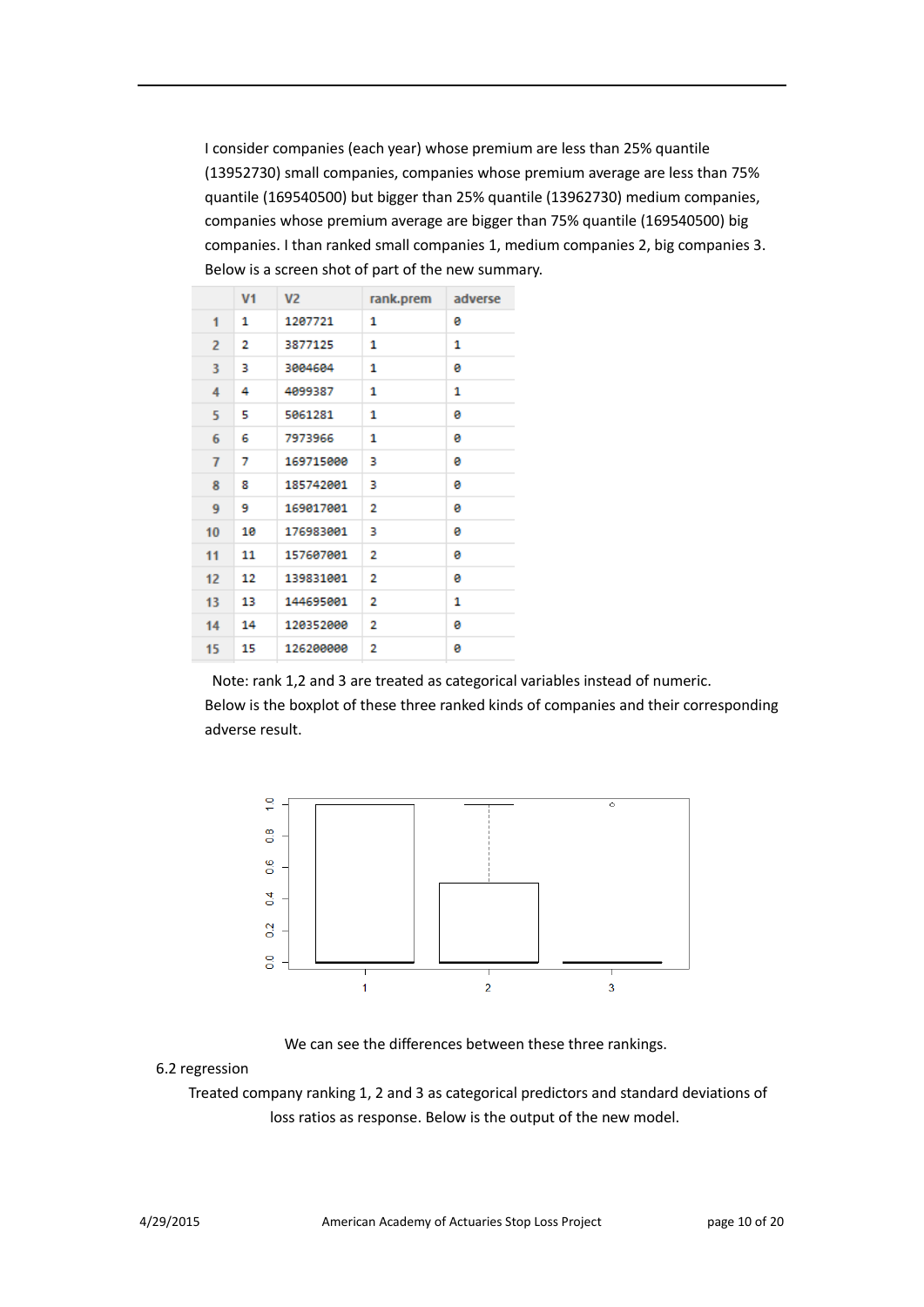```
cal1:
glm(formula = adverse ~ rank.prem, family = "binomial", data = model2.new)
Deviance Residuals:
Neviance Residuals.<br>
Min 10 Median 30 Max<br>
-0.8694 -0.6761 -0.6761 -0.5180 2.0372
Coefficients:
CONFINITIONS.<br>
Estimate Std. Error z value Pr(>|z|)<br>
(Intercept) -0.1967 0.5810 -0.338 0.7350<br>
rank.prem -0.5814 0.2962 -1.963 0.0497 *
Signif. codes: 0 '***' 0.001 '**' 0.01 '*' 0.05 '.' 0.1 ' ' 1
(Dispersion parameter for binomial family taken to be 1)
Null deviance: 150.97 on 145 degrees of freedom<br>Residual deviance: 146.96 on 144 degrees of freedom<br>AIC: 150.96
Number of Fisher Scoring iterations: 4
```
The rankings are significantly important for the adverse result.

## 7. Model 3

Note: This section describes another way to model "adverse result". Here we define an adverse result as one where the target margin is not achieved. In Model 2, we defined an adverse result as one where the company lost money. After consulting with the American Academy, we agreed that Model 2 is more relevant than Model 3. We include the Model 3 results for completeness.

- 7.1 Hypothesis: In model 2, we define adverse as premium expected expenses actual losses < 0, which means we actually lose money. Here we define adverse as **actual loss ratio > expected loss** ratio. The hypothesis is still that the frequency of an adverse result is related to the company size. If the premium is higher, the probability of an adverse result is smaller, and vice versa. The only difference with Model 2 is the definition of adverse result.
- 7.2 Data preparation:

We treat each company each year as an observation. **There are 146 observations in total**. The response is whether it got an adverse result. (**Adverse result coded 1**; otherwise coded 0). The predictor is the premium for that company that year. Below is a screen shot of part of the new data summary. First column is the company code. Second is year. Third is premium. Fourth is adverse result (1 represents there is adverse result).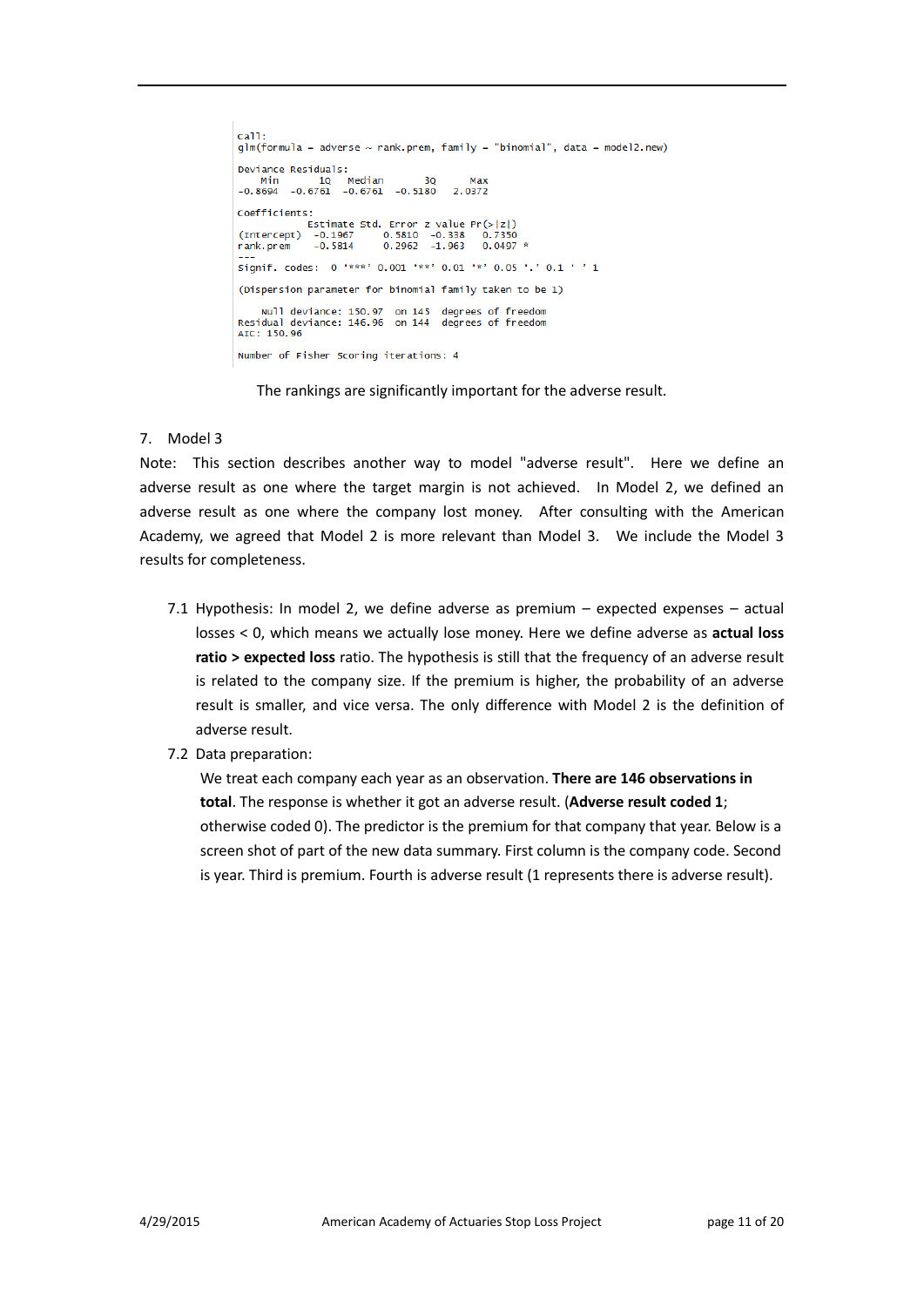|    | V <sub>1</sub> | V <sub>2</sub> | V <sub>3</sub> | adverse2 |
|----|----------------|----------------|----------------|----------|
| 1  | 1              | 2003           | 1207721        | ø        |
| 2  | 1              | 2004           | 3877125        | 1        |
| з  | 1              | 2005           | 3004604        | ø        |
| 4  | 1              | 2006           | 4099387        | 1        |
| 5  | 1              | 2007           | 5061281        | ø        |
| 6  | 1              | 2008           | 7973966        | ø        |
| 7  | 2              | 2001           | 169715000      | ø        |
| 8  | 2              | 2002           | 185742001      | ø        |
| 9  | 2              | 2003           | 169017001      | ø        |
| 10 | 2              | 2004           | 176983001      | a        |
| 11 | 2              | 2005           | 157607001      | ø        |
| 12 | 2              | 2006           | 139831001      | 1        |
| 13 | 2              | 2007           | 144695001      | 1        |
| 14 | 2              | 2008           | 120352000      | 1        |
| 15 | з              | 2002           | 126200000      | ø        |

There are totally 62 adverse results. Below is the scatterplot of premium and adverse result



When the premium is high, the probability of adverse result is low.

## 7.3 Logistic regression

```
cal1:
glm(formula = adverse2 ~ data.new$Premium., family = "binomial",
     data = model4)Deviance Residuals:
Min 1Q Median<br>-1.1900 -1.1315 -0.8024
                                                     Max
                                           3Q
                                     1.2101
                                                 1.7480
Coefficients:
Estimate Std. Error z value Pr(>|z|)<br>(Intercept) 2.959e-02 2.291e-01 0.129 0.8972<br>data.new$Premium. -3.185e-09 1.549e-09 -2.056 0.0398
                                                                  0.0398 *
Signif. codes: 0 '***' 0.001 '**' 0.01 '*' 0.05 '.' 0.1 ' ' 1
(Dispersion parameter for binomial family taken to be 1)
Null deviance: 199.07 on 145 degrees of freedom<br>Residual deviance: 194.53 on 144 degrees of freedom
AIC: 198.53
Number of Fisher Scoring iterations: 4
```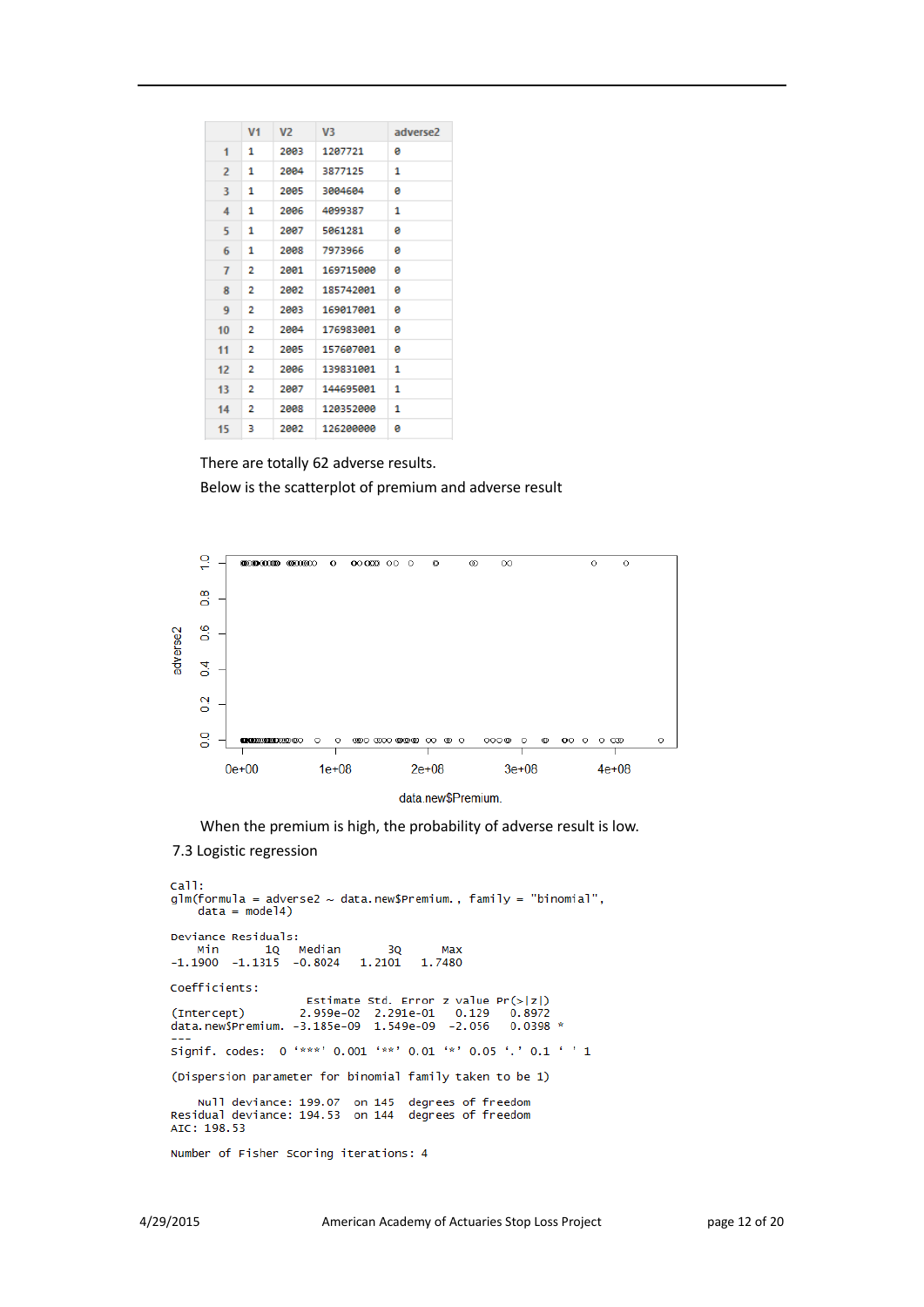The p value is 0.0398 < 0.05. The premium (company size) can be considered significantly important to this definition of adverse result.

(1) Compare and conclusion

The result is very similar to model 2(another definition of adverse result). Premium is a good indicator of adverse result.

## 8. Calendar Year

|  |  |  |  |  | 8.1 Number of years reported for each company |
|--|--|--|--|--|-----------------------------------------------|
|--|--|--|--|--|-----------------------------------------------|

| Company         |    |    |    |    |    | b  |    | O<br>Ο | q  | 10 |
|-----------------|----|----|----|----|----|----|----|--------|----|----|
| Number of Years | 6  | 8  |    | 11 | 11 | 4  | 10 | 11     | 8  |    |
| Company         | 11 | 12 | 13 | 14 | 15 | 16 | 17 | 18     | 19 | 20 |
| Number of Years |    |    |    | 10 | 0  | 10 | 11 | 11     |    | 11 |



As the chart and graph show above, the number of calendar years reported for each company is quite different, from 0 to 11. Company 11 has only one year of data, while companies 15 and 19 have no data in the product line. Maybe consider deleting company 6 and 13.



8.2 Calendar Years reported for each company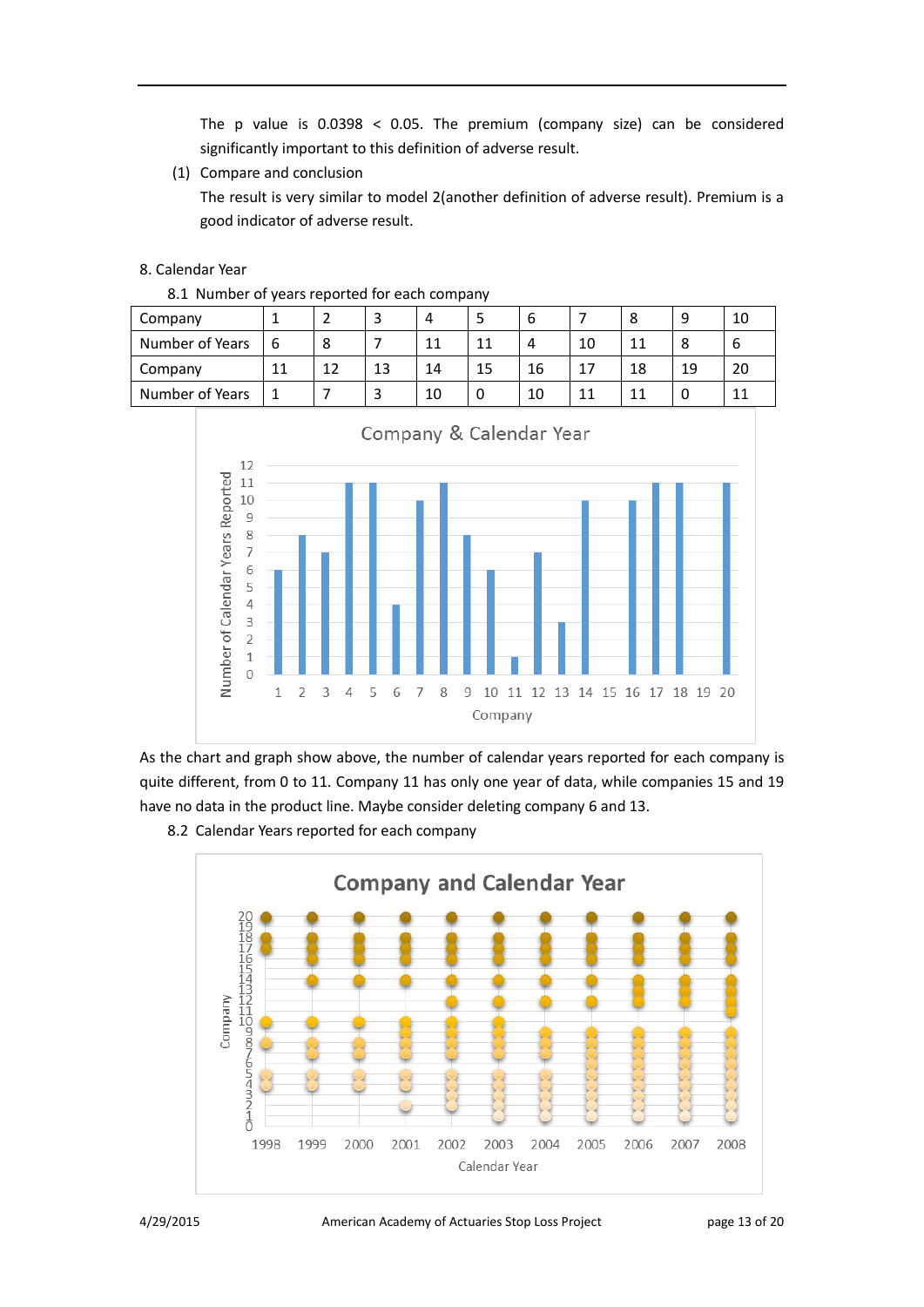If one company has data in one year, there is a dot. It can be seen that **for the most recent years, more companies report data**. In 1998, only 7 companies out of 20 reported data.

8.3 Loss Ratio and Calendar Year & Premium and Calendar Year



**Loss Ratio & Calendar Year** 

The bold lines represent the mediums of loss ratios for each calendar year. **In 2003, the medium is the lowest.** And the box is apparently lower than other years'. 2003 is a special year.



## **Premium & Calendar Year**

The premium remains constant except first 3 years. The companies grew up and remain the same level. I do not see that 2003 is a special year when it comes to premium.

However, we should keep in mind if we want to take calendar year into consideration, the first 3 years (1998, 1999 and 2000) have a less data. The less the data, the lower the data credibility.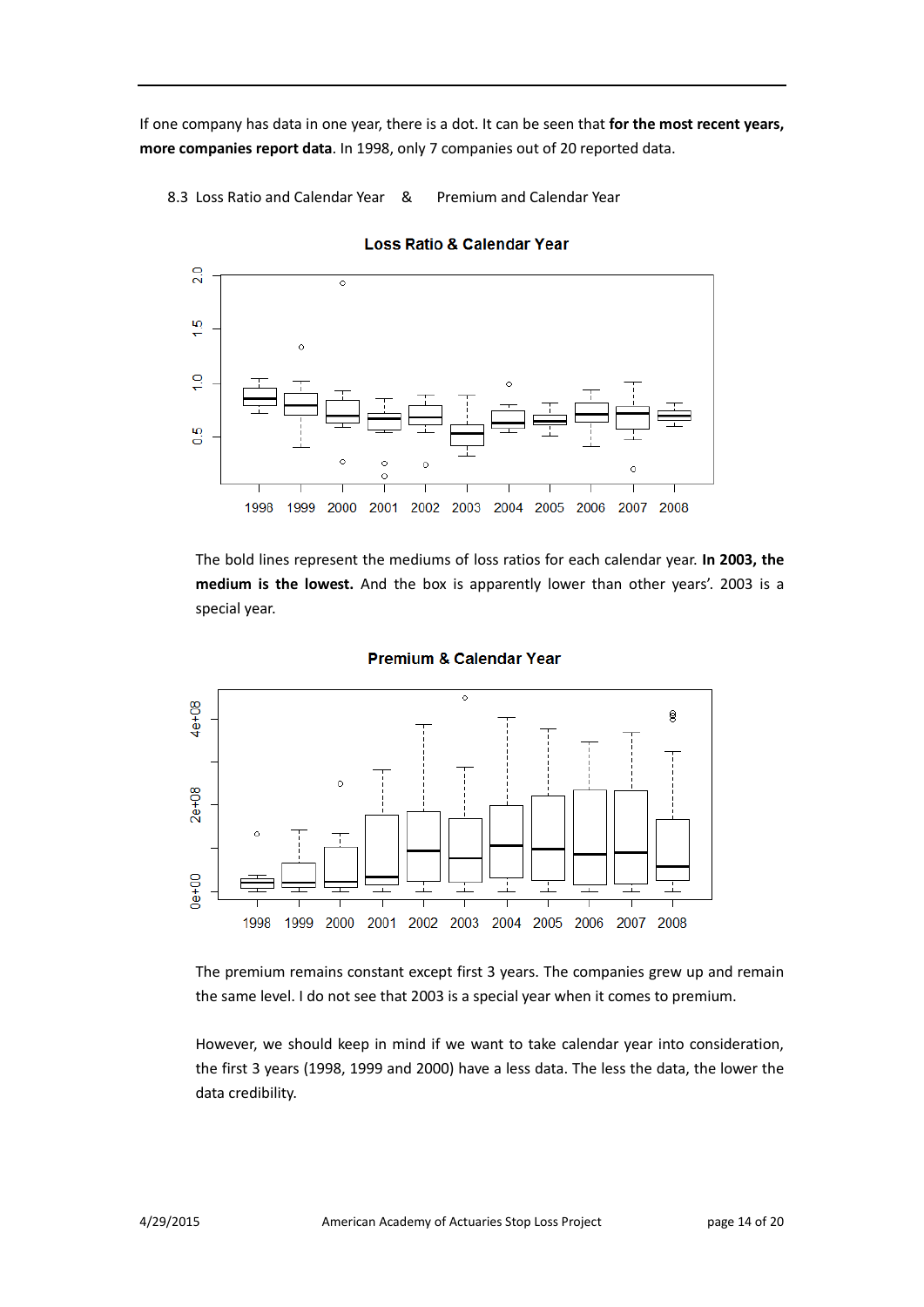## 9 Model 4

We are interested in the association between Actual Loss Ratio/Expected Loss Ratio (A/E) and company size (Premium).



Among 146 observations, there is no linear trend or other between Premium and A/E.

## 10. Additional Margin – Working sheet ("sliding")

In section 5, we showed how requiring a company to hold an additional amount of its premium could reduce the probability of an "adverse result". In that section, we only considered additions that were a fixed per cent of premium. In this section, we allow this additional premium to be one percentage of the premium below a "turning point" and a different percentage for the portion of the premium above the "turning point".

## 10.1 Formula: AdditionalMargin= for entiting the string point  $*$  x% + (premium – turning point)  $*$  y%, if premium > turning point  $*$  x% + (premium – turning point)  $*$  y%, if premium > turning point ∗ %, <

Note:

- (1) We would like to make the probability of adverse result be less than 0.05. The total number of observations is 146. Thus we would like to have less than 146\*0.05=7.3 adverse results, which means less or equal than 7 adverse results.
- (2) x>y. I chose x to be 20,25,30 and y to be 0,5,10
- (3) The median of premium is around 100,000,000. So I picked some turning points around 100,000,000, which were 10,000,000, 50,000,000, 100,000,000, 150,000,000 and 200,000,000.
- 10.2 The results appear in working sheet("Sliding")

A1:E147 is the data processed.

J2:M3 is the part we can play around. If we change Turning Point, x% and y%, the number of adverse results will change.

| Turning Point | x%    | v% ·  | Number of Adverse Results |
|---------------|-------|-------|---------------------------|
| 10000000      | 30.00 | 10.00 |                           |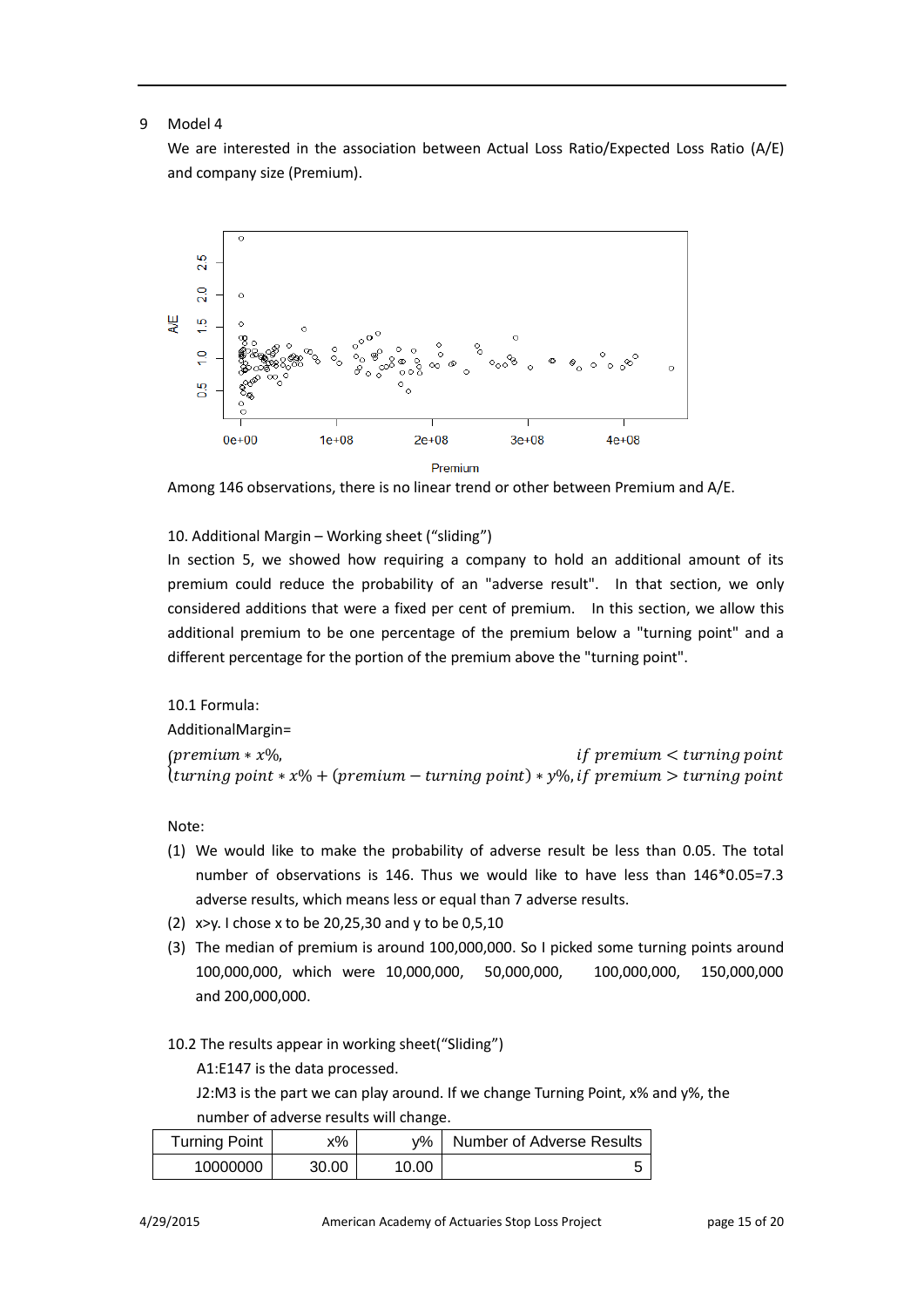J7:U25 is the sample result of J2:M3.

| $x\%$<br>y%<br>Number of Adverse Results<br>Turning Point |                         |
|-----------------------------------------------------------|-------------------------|
| 10,000,000<br>20                                          | 19                      |
| 10,000,000<br>20<br>5                                     | 11                      |
| 10,000,000<br>10<br>20                                    | 9                       |
| 10,000,000<br>25                                          | 16                      |
| 10,000,000<br>25<br>5                                     | 11                      |
| 10,000,000<br>10<br>25                                    | 6                       |
| 10,000,000<br>30                                          | 15                      |
| 10,000,000<br>30<br>5                                     | 10                      |
| 10,000,000<br>10<br>30                                    | 5                       |
| 50,000,000<br>20                                          | 10                      |
| 50,000,000<br>20<br>5                                     | 8                       |
| 50,000,000<br>20<br>10                                    | 6                       |
| 50,000,000<br>25                                          | 10                      |
| 50,000,000<br>25<br>5                                     | 7                       |
| 50,000,000<br>25<br>10                                    | 5                       |
| 50,000,000<br>30                                          | 7                       |
| 50,000,000<br>30<br>5                                     | 5                       |
| 10<br>50,000,000<br>30                                    | 4                       |
| 100,000,000<br>20                                         | 8                       |
| 100,000,000<br>20<br>5                                    | 5                       |
| 100,000,000<br>10<br>20                                   | 5                       |
| 100,000,000<br>25                                         | 4                       |
| 100,000,000<br>25<br>5                                    | 4                       |
| 100,000,000<br>25<br>10                                   | 4                       |
| 100,000,000<br>30                                         | $\overline{\mathbf{c}}$ |
| 100,000,000<br>30<br>5                                    | $\overline{\mathbf{c}}$ |
| 100,000,000<br>10<br>30                                   | $\overline{c}$          |
| 20<br>150,000,000                                         | 4                       |
| 150,000,000<br>20<br>5                                    | 4                       |
| 10<br>150,000,000<br>20                                   | 4                       |
| 150,000,000<br>25                                         | 4                       |
| 150,000,000<br>25<br>5                                    | 4                       |
| 150,000,000<br>10<br>25                                   | 4                       |
| 150,000,000<br>30                                         | $\overline{\mathbf{c}}$ |
| 150,000,000<br>30<br>5                                    | $\overline{\mathbf{c}}$ |
| 150,000,000<br>30<br>10                                   | $\overline{2}$          |
| 200,000,000<br>20                                         | 4                       |
| 200,000,000<br>20<br>5                                    | 4                       |
| 200,000,000<br>10<br>20                                   | 4                       |
| 200,000,000<br>25                                         | 4                       |
| 200,000,000<br>25<br>5                                    | 4                       |
| 200,000,000<br>10<br>25                                   | 4                       |
| 200,000,000<br>30                                         | $\overline{\mathbf{c}}$ |
| 200,000,000<br>30<br>5                                    | $\overline{2}$          |
| 200,000,000<br>10<br>30                                   | $\overline{2}$          |

I chose several combinations of turning point, x% and y%.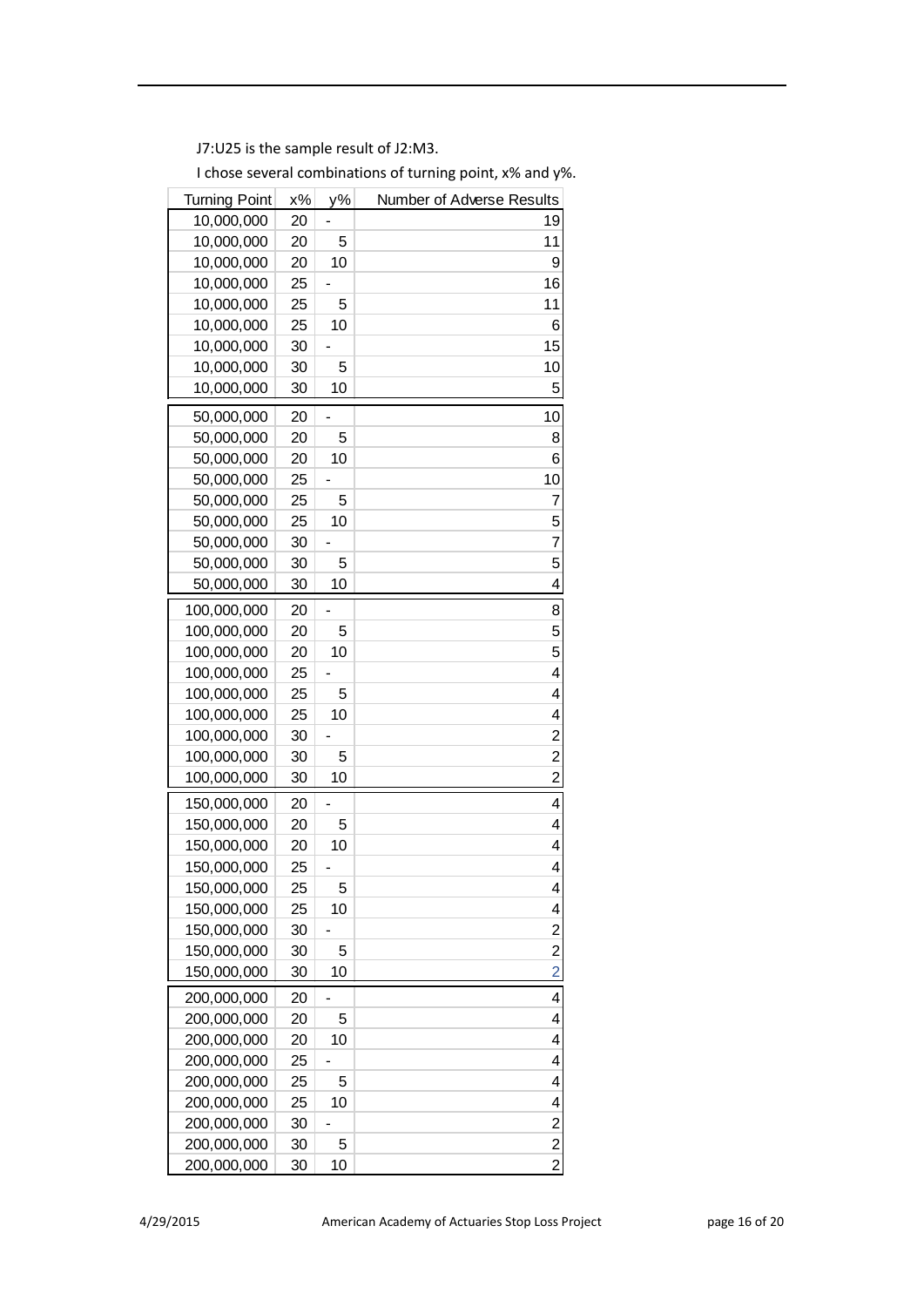11. Raw data set of adverse result in working sheet ("Adverse Result") There are total 31 adverse results. Difference=expected margin + expected loss – Incurred loss

## R code:

| #Read data                                                                              |
|-----------------------------------------------------------------------------------------|
| library(xlsx)                                                                           |
| getwd()                                                                                 |
| setwd("C:/Users/Daisy/Desktop")                                                         |
| data=read.xlsx("stop loss data.xlsx", sheetName="data")                                 |
| data.new=data[!is.na(data\$Premium.),]                                                  |
| data.new\$Expected.loss=as.numeric(as.character(data.new\$Expected.loss))               |
| data.new\$Incurred.Loss=as.numeric(as.character(data.new\$Incurred.Loss))               |
| data.new\$Expected.margin=as.numeric(as.character(data.new\$Expected.margin))           |
| colnames(data)                                                                          |
|                                                                                         |
| #model 1 data preparation                                                               |
| avg.prem= sapply(1:20,function(x) mean(data\$Premium.[data\$Company==x],na.rm=T))       |
| std.lossratio= sapply(1:20,function(x) sd(data\$Loss.Ratio.[data\$Company==x],na.rm=T)) |
| model1=cbind(1:20,avg.prem,std.lossratio)                                               |
| std.lossratio=std.lossratio[-c(11,15,19)]                                               |
| avg.prem=avg.prem[-c(11,15,19)]                                                         |
| model1=cbind(c(1,2,3,4,5,6,7,8,9,10,12,13,14,16,17,18,20),avg.prem,std.lossratio)       |
| model1=data.frame(model1)                                                               |
|                                                                                         |
| #model1                                                                                 |
| plot(avg.prem,std.lossratio)                                                            |
| m1=lm(std.lossratio~avg.prem,data=model1)                                               |
| summary(m1)                                                                             |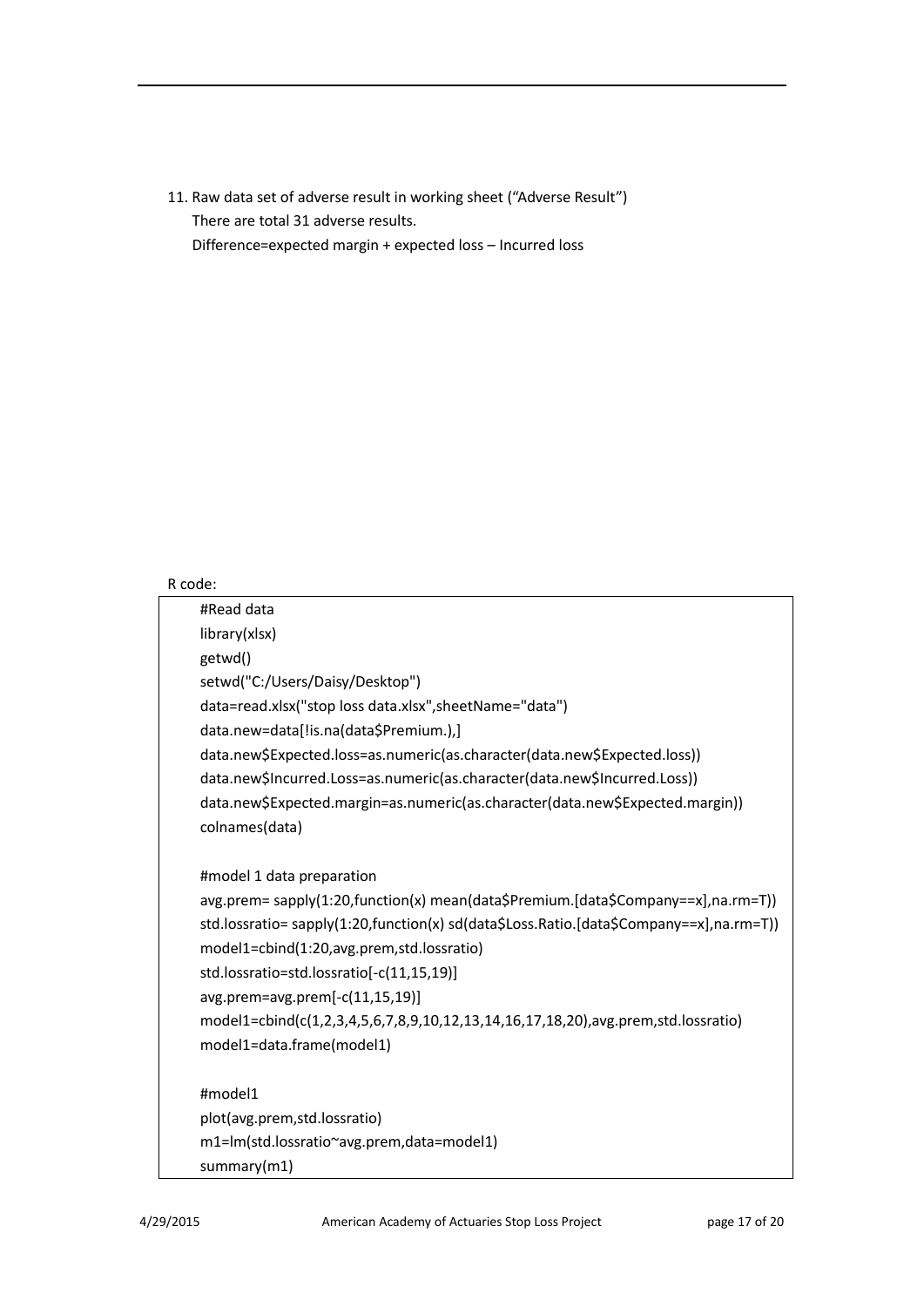```
abline(m1)
    #model1 new
    quantile(avg.prem)
    rank.avg.prem=integer(length(avg.prem))
    for (i in 1:length(avg.prem))
    {
        if (avg.prem[i]<quantile(avg.prem,0.25))
        {
          rank.avg.prem[i]=1 
        }
        else if (avg.prem[i]<quantile(avg.prem,0.75))
        {
          rank.avg.prem[i]=2 
        }
        else
          rank.avg.prem[i]=3
    }
    rank.avg.prem=as.factor(rank.avg.prem)
    model1.new=cbind(c(1,2,3,4,5,6,7,8,9,10,12,13,14,16,17,18,20),avg.prem,rank.avg.pre
m,std.lossratio)
    model1.new=data.frame(model1.new)
    model1.new[,3]=as.factor(model1.new[,3])
    plot(rank.avg.prem,std.lossratio)
    m2=lm(std.lossratio~rank.avg.prem,data=model1.new)
    summary(m2)
    abline(m2)
    #model2 data preparation
    data.new=data[!is.na(data$Loss.Ratio.),]
    View(data.new)
    adverse=integer(nrow(data.new))
    for (i in 1:nrow(data.new))
    {
        if 
(data.new$Incurred.Loss[i]>data.new$Expected.loss[i]+data.new$Expected.margin[i])
          adverse[i]=1
    }
    model2=cbind(data.new$Company,data.new$Year.,data.new$Premium.,adverse)
    model2=data.frame(model2)
    plot(data.new$Premium.,adverse)
    #model 2
```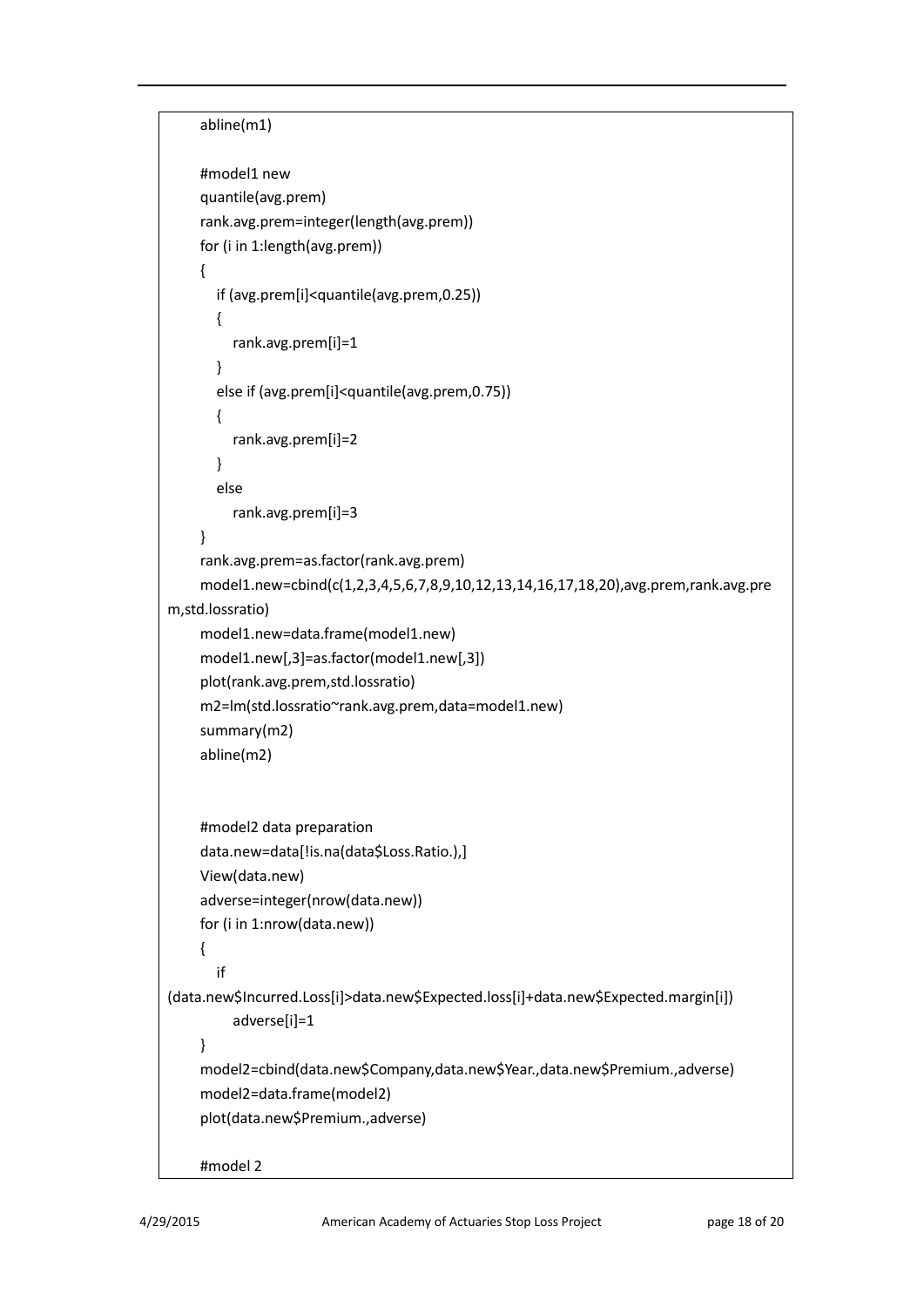```
m3 = glm(adverse~ data.new$Premium., data = model2,family= "binomial")
    summary(m3)
    abline(m3)
    #model 2 new
    quantile(data.new$Premium.)
    rank.prem=integer(length(data.new$Premium.))
    for (i in 1:length(data.new$Premium.))
    {
        if (data.new$Premium.[i]<quantile(data.new$Premium.,0.25))
       {
          rank.prem[i]=1 
        }
        else if (data.new$Premium.[i]<quantile(data.new$Premium.,0.75))
        {
          rank.prem[i]=2 
       }
        else
          rank.prem[i]=3
    }
    rank.prem=as.factor(rank.prem)
    model2.new=cbind(1:length(data.new$Premium.),data.new$Premium.,rank.prem,adver
se)
    model2.new=data.frame(model2.new)
    rank.prem=as.factor(rank.prem)
    plot(rank.prem,adverse)
    m4=glm(adverse~rank.prem,data=model2.new,family='binomial')
    summary(m4)
    abline(m4)
    #calendar years
    nyears=sapply(1:20,function(x) nrow(data.new[data.new$Company==x,]))
    for (i in 1998:2008)
    {plot(data.new[data.new$Year.==i,1],data.new[data.new$Year.==i,5],type='l',xlab='',ylab
='',xlim=c(1,20),ylim=c(0,1.2),col=10+i-1997)
        par(new=T)
    }
    boxplot(data.new$Loss.Ratio.~data.new$Year.,main='Loss Ratio & Calendar Year')
    boxplot(data.new$Premium.~data.new$Year.,main='Premium & Calendar Year')
    #model 3 data preparation
    data.new=data[!is.na(data$Loss.Ratio.),]
```